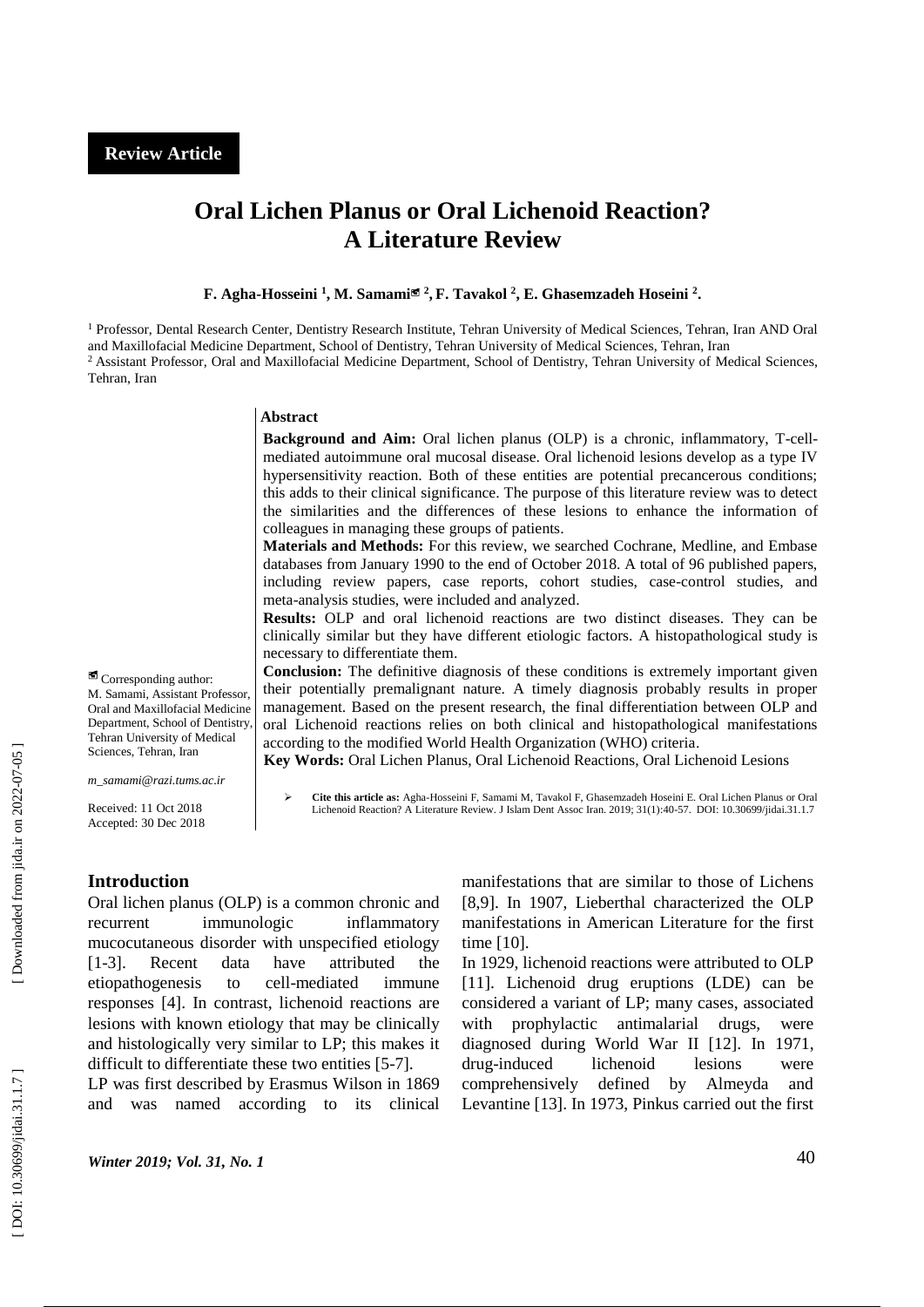microscopic description of lichenoid reactions [8,14]. In 1982, Finne used the term OLR (oral lichenoid reaction) in the clinical description of lesions that are non -differentiable from OLP [8,15]. In 1985, Krutchkoff and Eisenberg proposed pathologic classification systems of OLP and OLL (oral lichenoid lesion) [16]. In 1986, Lind et al used the term LR (lichenoid reaction) for clinical lesions related to amalgam restorations, which clinically established the causal relationship  $[14]$ .

Unlike OLP, which has a single title, lichenoid reactions have been listed with different terms in the review of articles based on various etiopathogeneses according to the frequency of repetition, as follows:

OLR (Oral Lichenoid Reaction) [5,11,14,15,17 - 26] .

OLL (Oral Lichenoid Lesions) [6,8,15,16,22,23,25 -27 ] .

OLDR (Oral Lichenoid Drug Reaction) [5,22,23,28] .

OLCR (Oral Lichenoid Contact Reaction) [22].

OLTR (Oral Lichenoid Tissue Reaction) [25,27].

LDE (Lichenoid Drug Eruption) [11,12].

OLLC (Oral Lichenoid Lesions Related to Contact) [15].

OLLD (Oral Lichenoid Lesions Related to Drug) [15].

Contact lichenoid stomatitis [25,27].

Contact lesions [15].

Contact allergy [15].

Lichenoid stomatitis [23].

Stomatitis venenata [23].

OLL -GVHD (Oral Lichenoid Lesions of Graft Versus Host Disease) [11].

The prevalence of OLP in the general population has been reported to be about 1% to 2% [9,29], and the prevalence of oral lichenoid lesions has been reported to be approximately 2.4% in the general population [25]. The prevalence of OLP in women is twice as high as that in men [9], and the mean age of the patients is 55 years old [2,30] although it has also been reported in children and in adolescents [5,31]. Similarly, oral lichenoid lesions occur in women three times more than that in men [6,15] and with the mean age of 53 years [25]. Similar to OLP, oral lichenoid reactions have also been reported in children [22,32].

The purpose of this literature review is to detect the similarities and the differences of these lesions to improve the information of colleagues in managing this group of patients.

## **Clinical features:**

There are six forms of clinical presentation: reticular, papular, plaque-like, atrophic (erythematous), erosive, and bullous 18,31]. The erosive and bullous forms may transform into the ulcerative forms. Sometimes, different subtypes can appear in the same patient [22]. The reticular form is the most common type of OLP [33,34]. The clinical features of OLP comprise slender white lines and small papules called Wickham's striae [5,35]. Similarly, oral lichenoid lesions can clinically manifest as each of the six forms [15,23,25]. The Wickham's striae are also sometimes seen in lichenoid lesions related to drug and there is a greater tendency for the remaining hyperpigmentation [36,37]. Radiation striate is a clinical presentation for a drug -induced lichenoid reaction but not for OLP [8,21].

In OLP, the patients with reticular or plaque-like forms tend to be asymptomatic [34] although atrophic and erosive lesions cause severe symptoms [29,38,39]. The main symptoms caused by the erosive, atrophic, and bullous forms in either OLP or lichenoid lesions include pain, soreness, and bleeding; the combination of these symptoms can affect the quality of life of the patients [4,18]. Dry mouth has been reported in LP patients [40]. However, such a complication has not been reported in lichenoid lesions of the mouth; the occasional reports may be due to the side effects of medications. In the lichenoid lesions associated with amalgam restorations, metallic taste can be a significant oral complication [15,41], which is probably related to metal or amalgam corrosion [41]. OLP lesions usually develop in the form of symmetrical, bilateral, and multiple lesions [18,19,33]. In contrast, oral lichenoid lesions are mostly limited in size with a unilateral tendency [27,33,42]. In OLP lesions, the buccal mucosa, the dorsal surface of the tongue, and the gingiva are commonly affected [18,43]; the buccal mucosa is involved in 80% -90% of the cases [5,44]. The reticular form is often found on the buccal mucosa although the dorsal and the lateral surfaces of the tongue, the gingiva, the alveolar sulcus, and the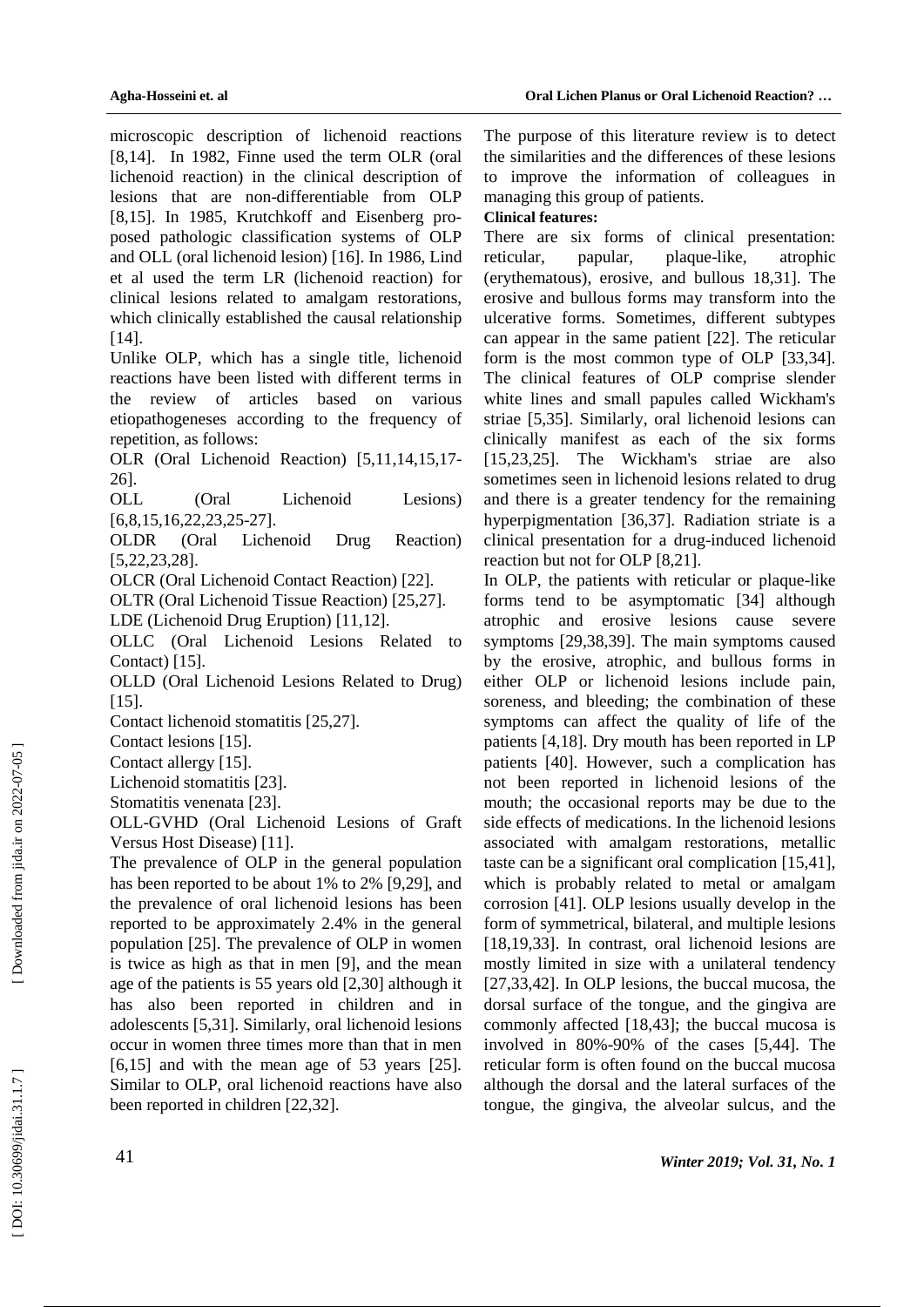vermilion of the lower lip can also be affected [33]. OLP on the dorsal surface of the tongue usually manifests itself as a thick hyperkeratotic plaque [33,45,46]. Its appearance on the palate is unusual and it is rarely seen on the floor of the mouth [8,33,47]. In gingival involvement, OLP clinically manifests as desquamative gingivitis [33,43]. In some patients, the only manifestation of LP is the atrophic and erosive lesions of the attached gingiva, either focal or generalized. The facial gingivae are mostly affected although the palatal and lingual gingivae are also involved in severe cases [33,48,49]. The site of lichenoid lesions is generally similar to that of OLP [6,7], manifesting respectively on the buccal mucosa and the lateral border of the tongue [17,19] followed by the gingiva, the lips, the floor of the mouth, and the palate [6,22]. Lichenoid lesions have several features:

1) In the lesions related to dental restorations, there is direct or close contact with the agent, usually in the posterior buccal mucosa and the lateral border of the tongue [22,23,42].

2) In the lesions related to drug, there is a medical history of taking drug and they can appear at unusual sites such as the palate and the labial mucosa [8,27,43].

3) In patients with chronic GVHD and lichenoid lesions, the prevalent involvement of the palate has been reported [26].

4) In the lichenoid reactions related to composite restorations, the oral mucosa of the lips is often involved [25].

## **Etiology:**

The exact etiology of OLP is unknown [2,45]. However, factors such as drugs, viral antigens, chemical components, stress, genetics, immunological factors, increased oxidative stress, and depression can contribute to the development of OLP [5,14,50]. On the other hand, OLP can be responsible for mental problems in a person [5,51]. Local conditions such as poor oral hygiene and smoking may exacerbate the risk of immune stimulation due to increased exposure [31,45]. There are reports about the association of OLP with a number of viral infections such as EBV, VZV, HSV, HPV, CMV, and HIV; the most common evidence of HCV is available [5,31,45,52].

Several chronic liver diseases such as chronic active hepatitis, primary biliary cirrhosis, and cirrhosis of unknown origin are associated with LP, which is probably due to the commonality of the characteristics of the autoimmune process [5,31]. Some believe that treatment of hepatitis C infection with Interferon alfa  $(IFN-\alpha)$  and Ribavirin can exacerbate OLP [18,25]. IFN -α has also been reported as the causative agent of oral lichenoid lesions [25].

Unlike OLP, oral lichenoid reactions have distinct and detectable etiologies [8,11,24,53], which respectively include:

1. Dental materials: the main cause of oral lichenoid lesions is the reaction to dental materials [25,54,55], the most common of which are amalgam restorations containing mercury [22,41,56]. However, hypersensitivity to other components of amalgam, such as copper, tin or zinc can also be related to the reaction [14,25,57]. It has been reported that broken amalgam restorations or those that have undergone abrasion are more probable to develop these lesions [22]. Composites play a role in triggering hypersensitivity reactions but are less likely to develop lichenoid lesions [11,25]. The content of dental resin -based composites such as HEMA, Bis -GMA, and methacrylate resins are also mentioned as the causes of the reaction [11,14]. Dental casting alloys including nickel, gold, palladium, cobalt, chromium, and copper can also lead to oral lichenoid reactions [5,11,14], among which nickel is the most commonly used dental casting metal for oral lichenoid reactions, which plays an important role in orthodontics and prosthodontics [11]. Oral lichenoid reactions have also been reported in relation to porcelain, glass -ionomer, temporary acrylic coatings, tattoos; and oral piercings [25,58]. The contact of dental materials with the oral mucosa creates hypersensitivity reactions within a few days but clinical manifestations may take several years to appear after the onset of the contact [25,42]. Dental materials that can cause oral lichenoid reactions are listed in Table 1 in detail [11,14,18,22].

2. Systemic drugs: unlike the cutaneous type, oral lichenoid lesions related to drug rarely occur [25]. Several drugs are associated with the development of oral lichenoid reactions, which are listed in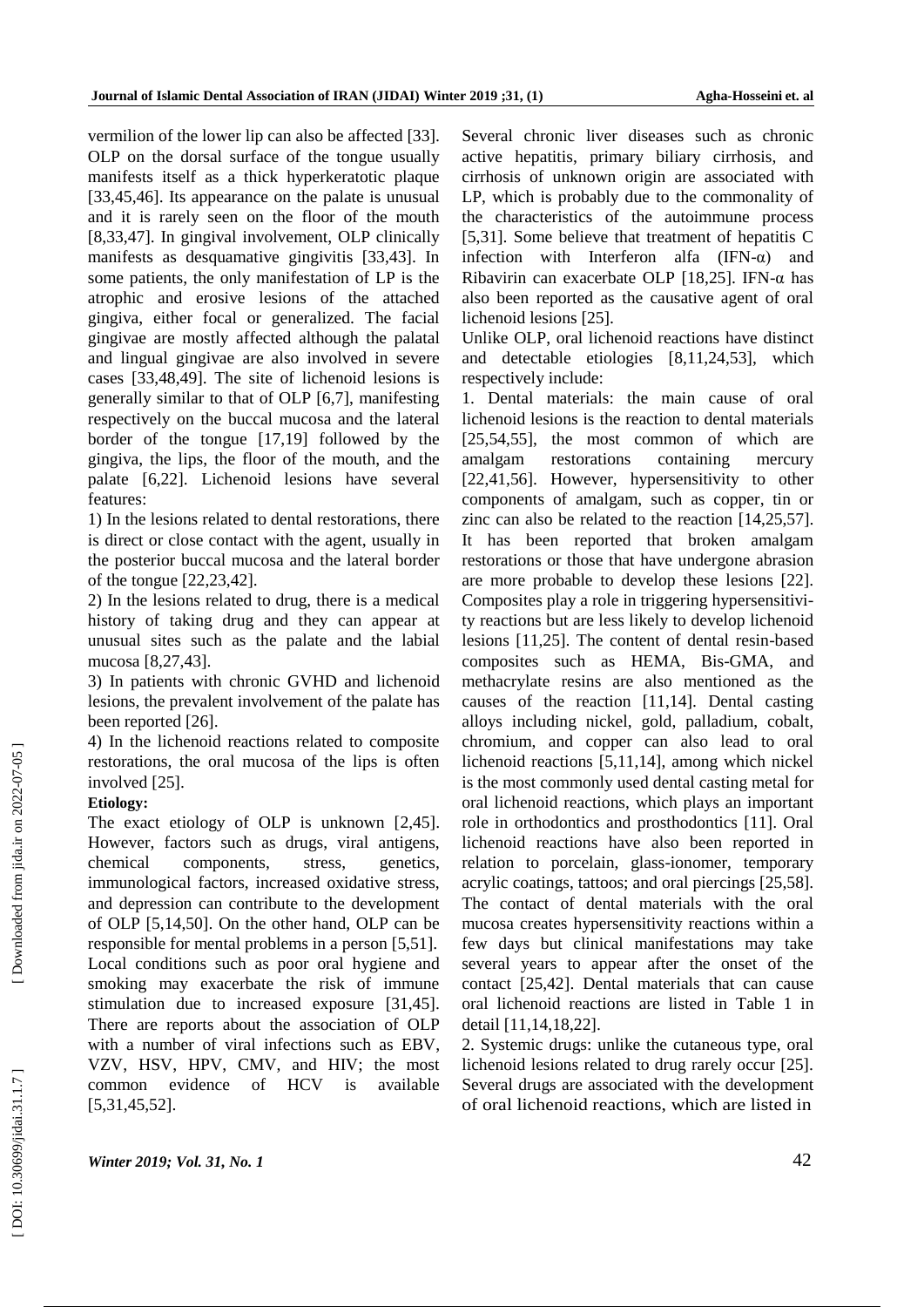| <b>Dental Metals</b>                |
|-------------------------------------|
| Beryllium                           |
| Cobalt                              |
| Copper                              |
| Chromium                            |
| Gold                                |
| Indium                              |
| Mercury                             |
| <b>Nickel</b>                       |
| Palladium                           |
| Silver                              |
| Tin                                 |
| <b>Dental Restorative materials</b> |
| Amalgam                             |
| Composite                           |
| Glass ionomer                       |
| Porcelain                           |
| Resin-based materials               |
| <b>Other dental materials</b>       |
| Acrylate compounds<br>Eugenol       |

**Table 1.** Dental materials causing oral lichenoid reactions

Table 2 in detail [5,11,14,18,22,25]. Gold salts are probably the most common drugs causing lichenoid lesions [5]. Hepatitis B vaccination is considered as an oral lichenoid reaction causative agent in children [8,22]. There is a latent period of taking drug to the manifestation of symptoms depending on the type of medication [11] but its average duration is 2 to 3 months; the delay in manifestation has been reported for up to one year. Therefore, the exact history of the patient's drug regimen within 12 to 24 months should be considered [22,59].

Similar to the manifestation of the lesions, the improvement can often be seen for weeks to months after discontinuation of drug intake [5,8]. Sometimes, the synergistic effects of various drugs can increase the frequency of these lesions, e.g., the lichenoid lesions resulting from multiple drugs in Grinspan syndrome [8,11].

3. GVHD: this is a condition that can occur after allogeneic bone marrow transplantation [18,60]. The lichenoid changes are common in the chronic

type of GVHD, and lichenoid reactions have the highest positive predictive value for chronic GVHD [25].

4. Other factors: OLP -like lesions at the site of betel nut chewing have been named as betel quid oral lichenoid lesions [61 -63].

Bäckman and Jontell [64] investigated the lichenoid lesions in contact with calculus; they introduced calculi as a possible new etiologic agent [14,64]. In some studies, dental plaque has also been considered as the cause of these reactions [11,64]. Flavoring agents in foods and toothpastes, such as cinnamon, may stimulate lichenoid reactions [8,14,65]. Other reported causative agents of oral lichenoid reactions are listed in Table 3 [14,22,61,64,65].

#### **Pathogenesis:**

The pathogenesis of OLP is still a matter of debate. Several types of cells, extracellular matrix proteins, and chemokines participate in the onset of OLP by activating different pathways [66]. The presence of cells involved in the migration and activation of T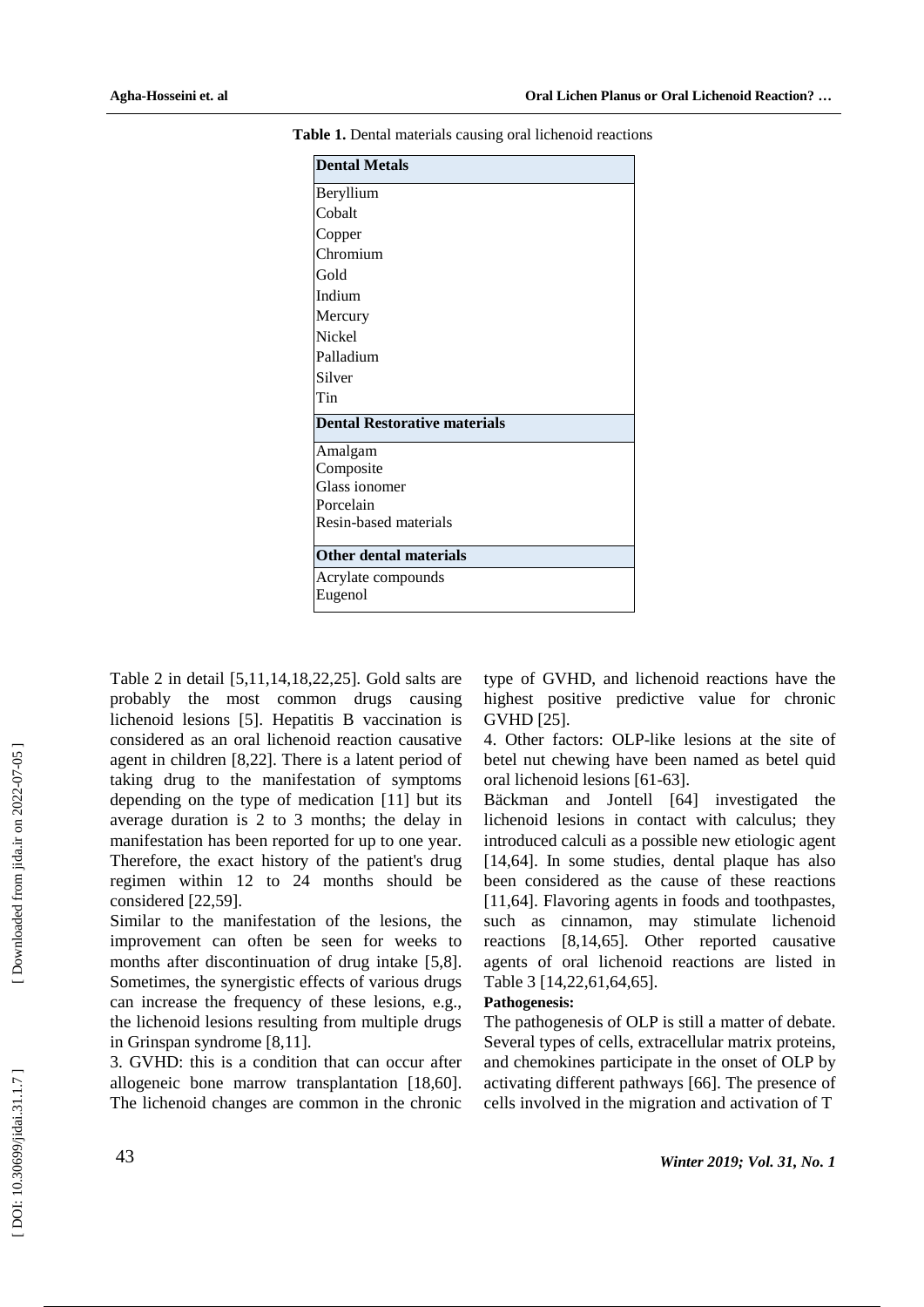| <b>radic 2.</b> Systemic drugs causing oral nenenotu reaction |  |
|---------------------------------------------------------------|--|
| <b>Antibiotics</b>                                            |  |
| •Demeclocycline                                               |  |
| ·Penicillin                                                   |  |
| •Tetracycline                                                 |  |
| <b>Anticonvulsants</b>                                        |  |
| •Carbamazepine                                                |  |
| ·Oxcarbazepine                                                |  |
| • Phenytoin                                                   |  |
| ·Valproate sodium                                             |  |
| <b>Antidiabetics</b>                                          |  |
| ·Insulin                                                      |  |
| ·Sulfonylureas                                                |  |
| Chlorpropamide                                                |  |
| Glipizide<br>Tolazamide                                       |  |
| Tolbutamide                                                   |  |
|                                                               |  |
| <b>Antidiarrheal</b>                                          |  |
| $\bullet$ Bismuth                                             |  |
| <b>Antifungals</b>                                            |  |
| • Amphotericin B<br>· Ketoconazole                            |  |
|                                                               |  |
| <b>Antihypertensives</b>                                      |  |
| • Alpha-2 adrenergic receptor agonists                        |  |
| Methyldopa                                                    |  |
| • Angiotensin-converting enzyme inhibitors                    |  |
| Captopril                                                     |  |
| Enalapril                                                     |  |
| •Beta blockers                                                |  |
| Atenolol                                                      |  |
| Labetalol                                                     |  |
| Metoprolol                                                    |  |
| Oxprenolol                                                    |  |
| Practolol                                                     |  |
| Propranolol                                                   |  |
| •Calcium channel blockers                                     |  |
| Amlodipine                                                    |  |
| ·Diuretics                                                    |  |
| Furosemide                                                    |  |
| Hydrochlorothiazide                                           |  |
| •Vasodilators                                                 |  |
| Diazoxide                                                     |  |
|                                                               |  |
|                                                               |  |

**Table 2.** Systemic drugs causing oral lichenoid reactions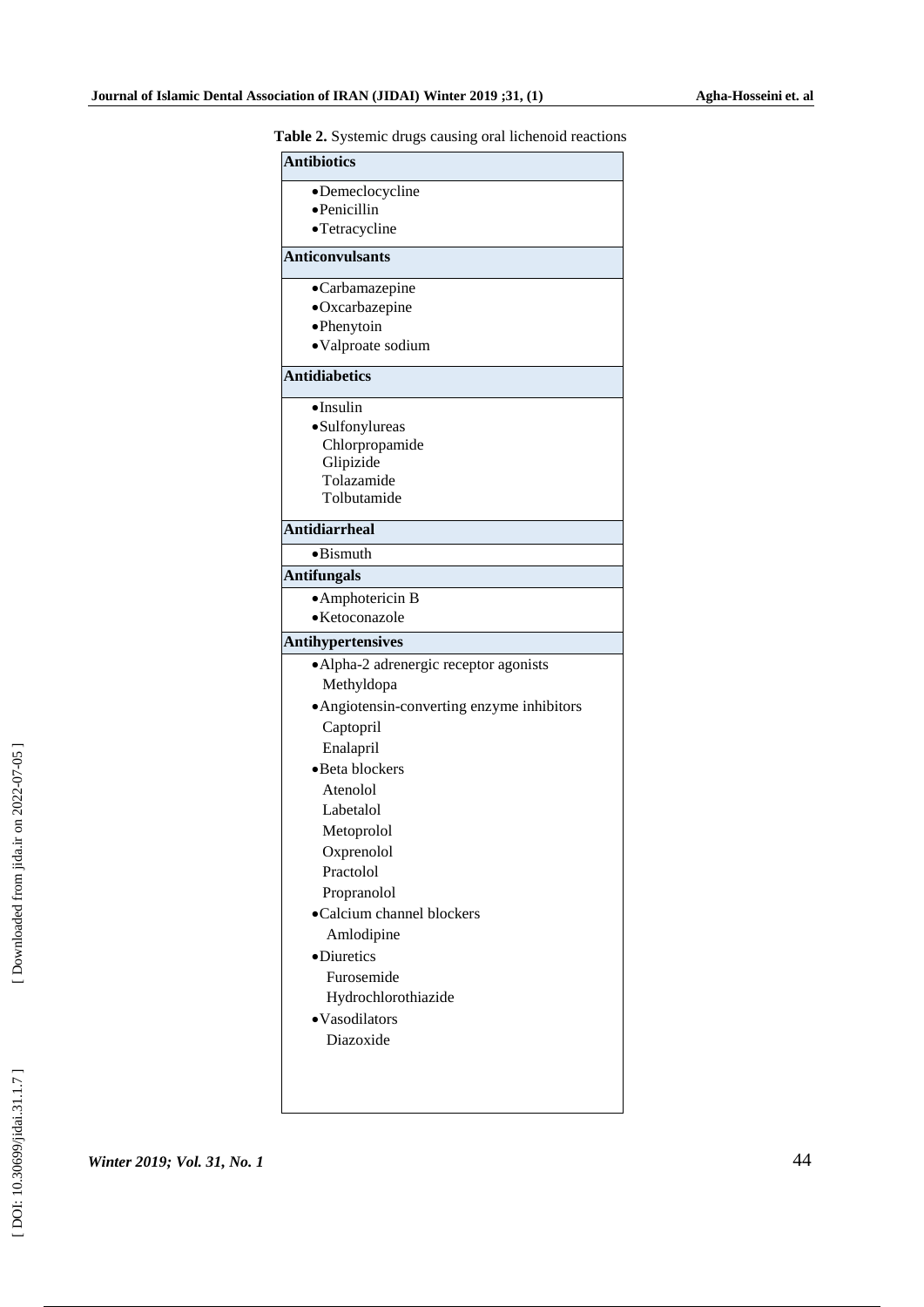| <b>Antimalarials</b>      |  |
|---------------------------|--|
| •Chloroquine              |  |
| ·Hydroxychloroquine       |  |
| ·Pyrimethamine            |  |
| $\bullet$ Sulfadoxine     |  |
| ·Quinacrine               |  |
| ·Quinidine                |  |
| ·Quinine                  |  |
| <b>Antimycobacterials</b> |  |
| ·Aminosalicylate sodium   |  |
| •Ethambutol               |  |
| •Isoniazide               |  |
| ·Pyrazinamide             |  |
| ·Rifampin                 |  |
| ·Streptomycin             |  |
| <b>Antiplatelets</b>      |  |
| •Clopidogrel              |  |
| <b>Antiretrovirals</b>    |  |
| •Ziduvodine               |  |
| <b>Benzodizepines</b>     |  |
| •Lorazepam                |  |
| Chemotherapeutics         |  |
| ·Dactinomycine            |  |
| •Fludarabine              |  |
| ·Hydroxyurea              |  |
| $\bullet$ Imatinib        |  |
| <b>Corticosteroids</b>    |  |
| ·Prednisolon              |  |
| <b>NSAIDS</b>             |  |
| ·Aspirin                  |  |
| ·Diflunisal               |  |
| •Fenclofenac              |  |
| $\bullet$ Ibuprofen       |  |
| ·Indomethacin             |  |
| $\bullet$ Isoxicam        |  |
| •Naproxen                 |  |
| •Phenylbutazone           |  |
| ·Piroxicam                |  |
| •Rofecoxib                |  |
| •Salsalate                |  |
| ·Sulindac                 |  |
| <b>Others</b>             |  |
| •Hepatitis B vaccine      |  |
| ●Pyridoxine (Vitamin B6)  |  |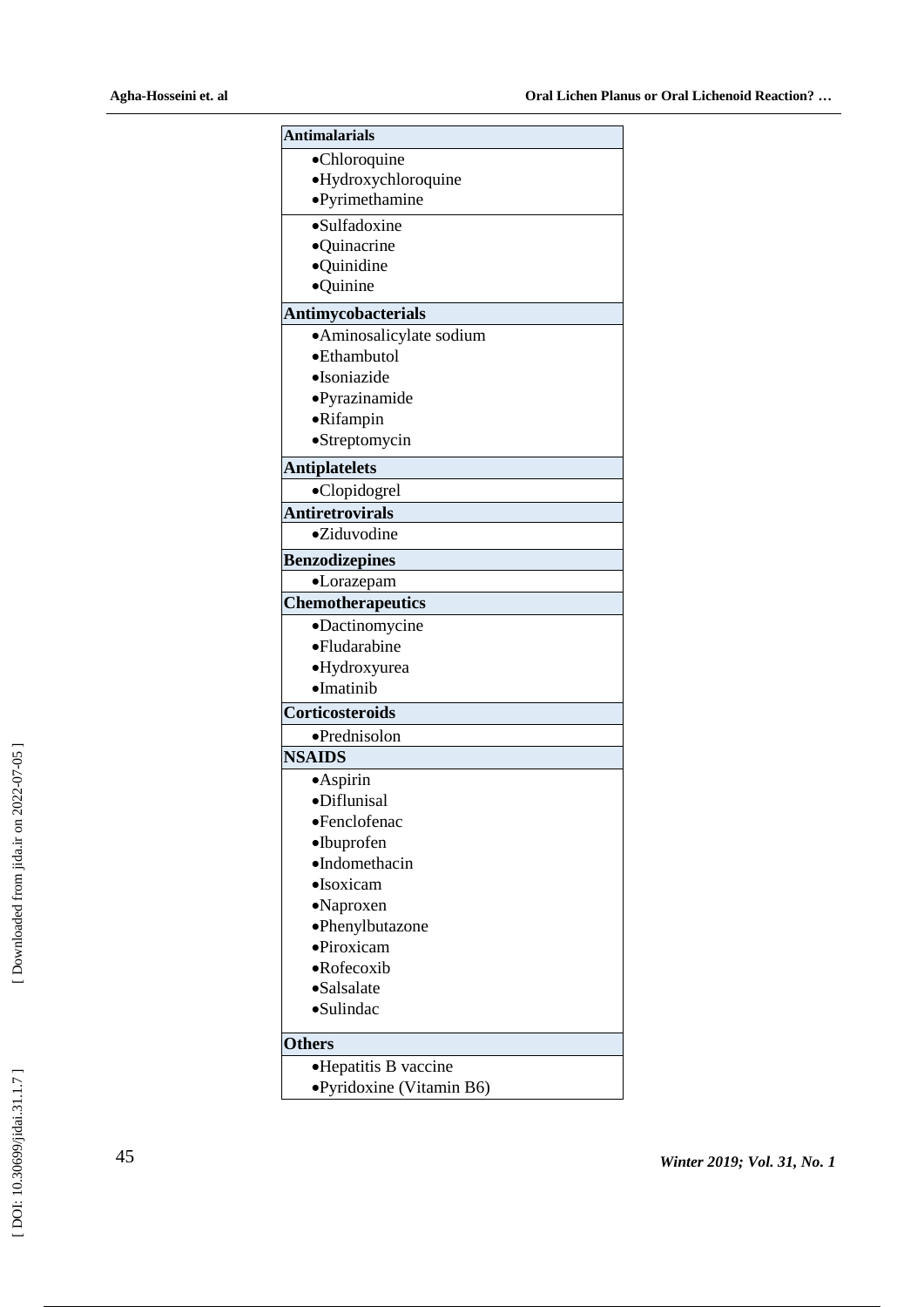**Table 3.** Other agents causing oral lichenoid reactions



cells and killing the keratinocytes provides a cell -mediated immunity although the function of the matrix metalloproteinase, chemokines, and mast cells is a non -specific immune response [66,67]. Finally, circulating anti -desmoglein 1 and 3 autoantibodies, immunoglobulin M (IgM), and IgA suggest the role of humoral immunity in developing OLP [66].

The roles of various immune compartments involved in the development and progression of OLP are described below:

1) The innate immune system: the exact LP antigen is unknown so far [18] although some consider the overexpression of heat shock proteins on the surface of keratinocytes due to external stimuli such as drugs, viral infections, bacterial products, mechanical trauma, and also internal factors such as stress [8,18]. The role of different dendritic cells in the development of OLP has been expressed by inflammatory responses [66]. The antigenic variations on the surface of keratinocytes are initially detected by oral mucosal Langerhans' cells [18,66,68]. The increase in the count and activity of these cells in the connective tissue and epithelium causes a local immune response [18], and the mast cell degranulation and activation of the macrophages release tumor necrosis factor (TNF) and Kinase cytokines, inducing the expression of ICAM1 (intercellular adhesion molecule 1) , ELAM1 (endothelial cell leukocyte adhesion molecule 1), and  $VCAM<sub>1</sub>$  (vascular cell adhesion molecule 1) to facilitate the migration of T lymphocytes [18,21]. Recent articles recognize the increased count of mast cells in OLP lesions as

a certain finding [21]. M1 macrophages may aggravate the emergence of OLP by producing pro -inflammatory agents such as TNF -α and interleukin 1 beta  $(IL1-\beta)$ . In addition, TNF- $\alpha$ production by macrophages can initiate basal keratinocyte apoptosis and indirectly increase the rate of basement membrane rupture because of matrix metallopeptidase 9 (MMP9) produced by T cells [66]. Many studies have reported the role of various MMPs in the immigration of T cells to extravascular tissues, their migration through the basement membrane, and also the degradation of the basal membrane [18,66,69,70]. Chemokines, such as RANTES (Regulated Upon Activation Normal T cell Express Sequence), are a family of small cytokines that are secreted by keratinocytes and mastocytes, recruiting further T lymphocytes, resulting in the development of OLP [66].

2) Cell -mediated immune system: this is considered as the main pathogenesis of OLP [5,18]. T lymphocytes are the main components of inflammatory infiltration; the CD4 T cell count in the lamina propria and the CD8 T cell count adjacent to the epithelial basal membrane are significantly high. The CD8 accumulation ratio increases with the progression of the lesions [21,71]. These two types of T cells produce a spectrum of cytokines and inflammatory mediators and subsequently react to them. The difference in the clinical presentation of OLP may be due to differences in these cytokines that are effective in cell proliferation and apoptosis [21]. Inflammatory cytokines associated with CD4 cells are produced from the three subtypes of  $TH_1$ ,  $TH_2$ , and  $TH_{17}$ . Today, the role of the inflammatory cytokine of  $TH_{17}$  has been highlighted in the pathogenesis of OLP [66]. The chemokines produced by active keratinocytes mentioned in the innate immune system induce the recruitment of CD8 cells and the detection of altered antigen of keratinocytes by CD8 cells, resulting in the degeneration of the basal layer due to apoptosis [18,66].

The mechanisms involved in the basal keratinocyte apoptosis are listed below:

1. TNF -α release from CD8 T cells,

2. CD95L on the T cell surface binding with CD95 on the keratinocyte surface,

3. The release of granzyme B and perforin by natural killer cells (NKC) and T cells [5,18,6].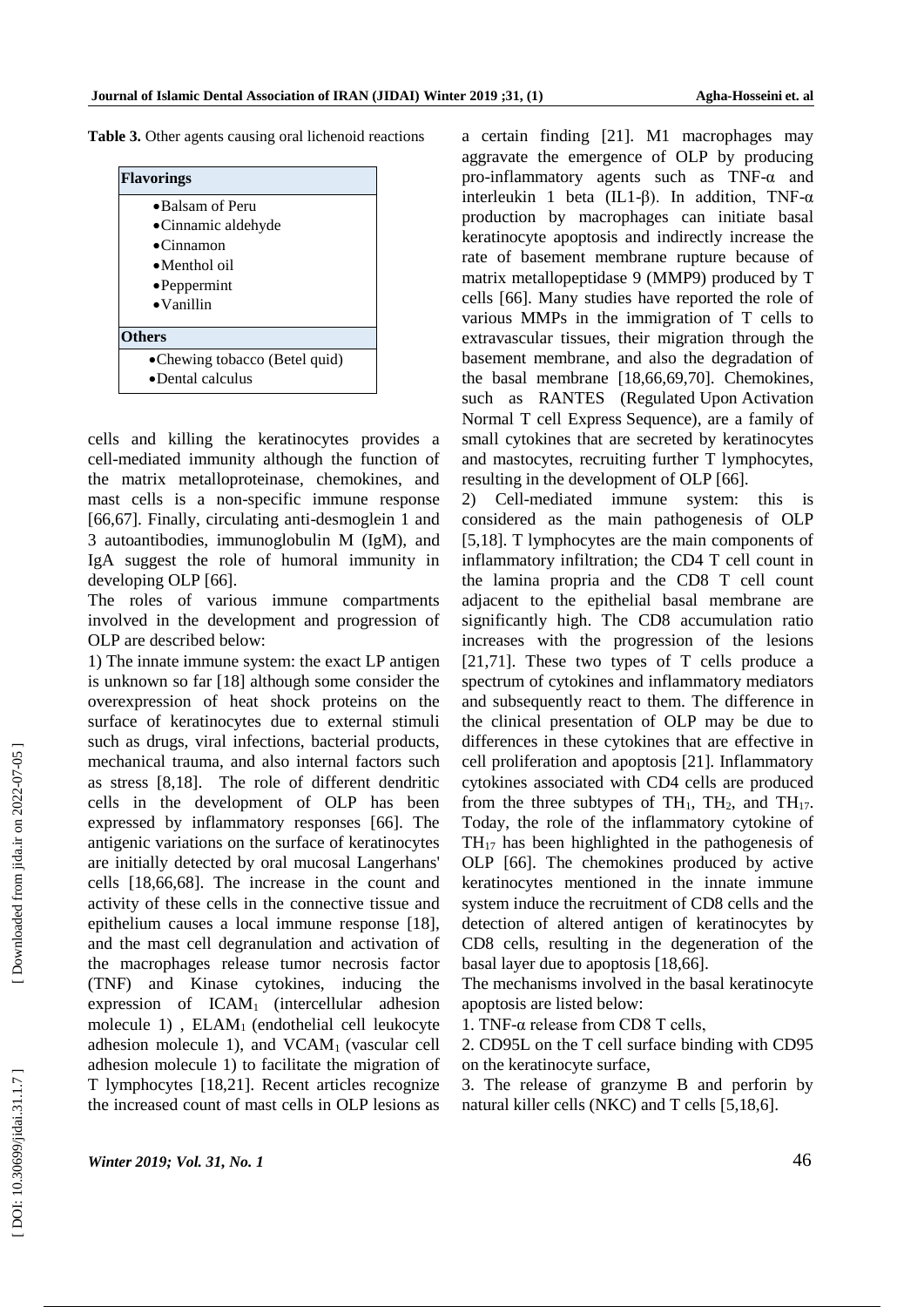One of the most studied chemokines is RANTES, which is secreted by active T -lymphocytes, keratinocytes, and mastocytes [66]. The secretion of RANTES from T cells selectively the monocytes, eosinophils, and lymphocytes. On the other hand, the attraction and activation of basophils and mast cells by RANTES will re-attract the T cells [21].

In explaining the role of stress in the development of OLP mentioned in etiology, the suggestion is the change in the ratio of  $TH_1$  to  $TH_2$  cytokines and the increase in  $TH_2$  response [66].

3) The humoral immune system: it is suggested that this immune system is effective in the OLP pathogenesis due to the production of circulating anti -desmoglein 1 and 3 autoantibodies. In addition, the production of circulating IgA and IgM in patients with OLP suggests the role of humoral immunity [18,66].

The main causes of the chronic nature of OLP are as follows:

1. Complex interactions between mast cells and T cells and the effects of the produced cytokines [21],

2. Interactions between cytokines produced from keratinocytes and lymphocytes or other immune cells,

3. Localized interferon gamma (IFNγ) production, maintaining major histocompatibility complex (MHC) class II expression through keratinocytes [66],

4. Active T cells and TH1 cytokines; the increased production of intercellular adhesion molecules on the surface of macrophages and Langerhans' cells results in increased adhesion cycles and lymphocyte migration [22].

According to the literature, biomarkers such as CD275, circulating anti -desmoglein 1 and 3 autoantibodies in the serum, urinary prekallikrein, and PLUNC (Palate/Lung And Nasal Epithelium Associated Protein) have been proposed to predict the onset and severity of OLP lesions [18]. Chart 1 shows a brief review of OLP etiopathogenesis.

The pathogenesis of oral lichenoid reactions is explained below according to the etiological factor: *Lichenoid reactions related to dental restorations:*

The contact between the oral mucosa and special restorative materials of dentistry such as amalgam or the products resulting from their corrosion may

induce sensitivity response, causing immune mediated damage in the keratinocytes of the basal layer of the epithelium [15]. Most of these reactions occur due to the [type IV hypersensitivity](https://www.google.com/url?sa=t&rct=j&q=&esrc=s&source=web&cd=2&cad=rja&uact=8&ved=0ahUKEwiRwZGEr4XbAhVL2aQKHcz8B88QFggpMAE&url=https%3A%2F%2Fen.wikipedia.org%2Fwiki%2FType_IV_hypersensitivity&usg=AOvVaw2mEKDunN5N3GUIf2B-8AoR)  reaction (often called delayed type hypersensitivity). These reactions include cellular mediated immune reaction, primarily macrophages and T lymphocytes which have been sensitized to antigens (haptens). In most cases, haptens are responsible for inducing contact sensitivity. A hapten is a low molecular weight (typically less than 500 Dalton) incomplete antigen, which is bonded to proteins in order to generate a complete antigen. Penetration of hapten to the skin or mucosa is essential for absorption by Langerhans cells and binding with [MHC class II,](https://www.google.com/url?sa=t&rct=j&q=&esrc=s&source=web&cd=1&cad=rja&uact=8&ved=0ahUKEwiKxquSsIXbAhWpsaQKHW_rD08QFggkMAA&url=https%3A%2F%2Fen.wikipedia.org%2Fwiki%2FMHC_class_II&usg=AOvVaw3z3ENJJwM7USVGHhinwB2z) so that the antigen would be presented to lymphocytes. In the lymph nodes, Langerhans cells along with antigenic peptide get into contact with intact HLA -DR molecules of lymphocytes, causing induction of a set of metabolic and morphological changes in the last cells (lymphocytes). This, in turn, results in the production of different cytokines with the ability to modify and intensify the corresponding immune response. The type I hypersensitivity reactions (IgE -mediated) are far less prevalent and are led by antibodies [11].

The hypersensitivity reaction to composites is not common because the level of free monomers is less than 1% of all monomers. This value is lower in cases with dual polymerization, while it is higher for self-cure cases. Reaction to HEMA, Bis -GMA, and methacrylate resins that are present in composites has been reported. However, after light -curing, finding free molecules in composites is uncommon and this can justify the lower prevalence of lichenoid reactions to composites in comparison with amalgam [15].

## *Lichenoid reactions related to systemic drugs:*

The exact mechanism of these reactions is still unknown. Patch test of the patients indicates that most of them are indeed allergic to the precursor components of the medication [11]. However, due to contradictory findings, determining whether this disease can be categorized as an allergic reaction or not is difficult [18].

Medications can have local activity in the tissue, causing degranulation of mast cells or local release of neuropeptides, which directly affect the mast

Downloaded from jida.ir on 2022-07-05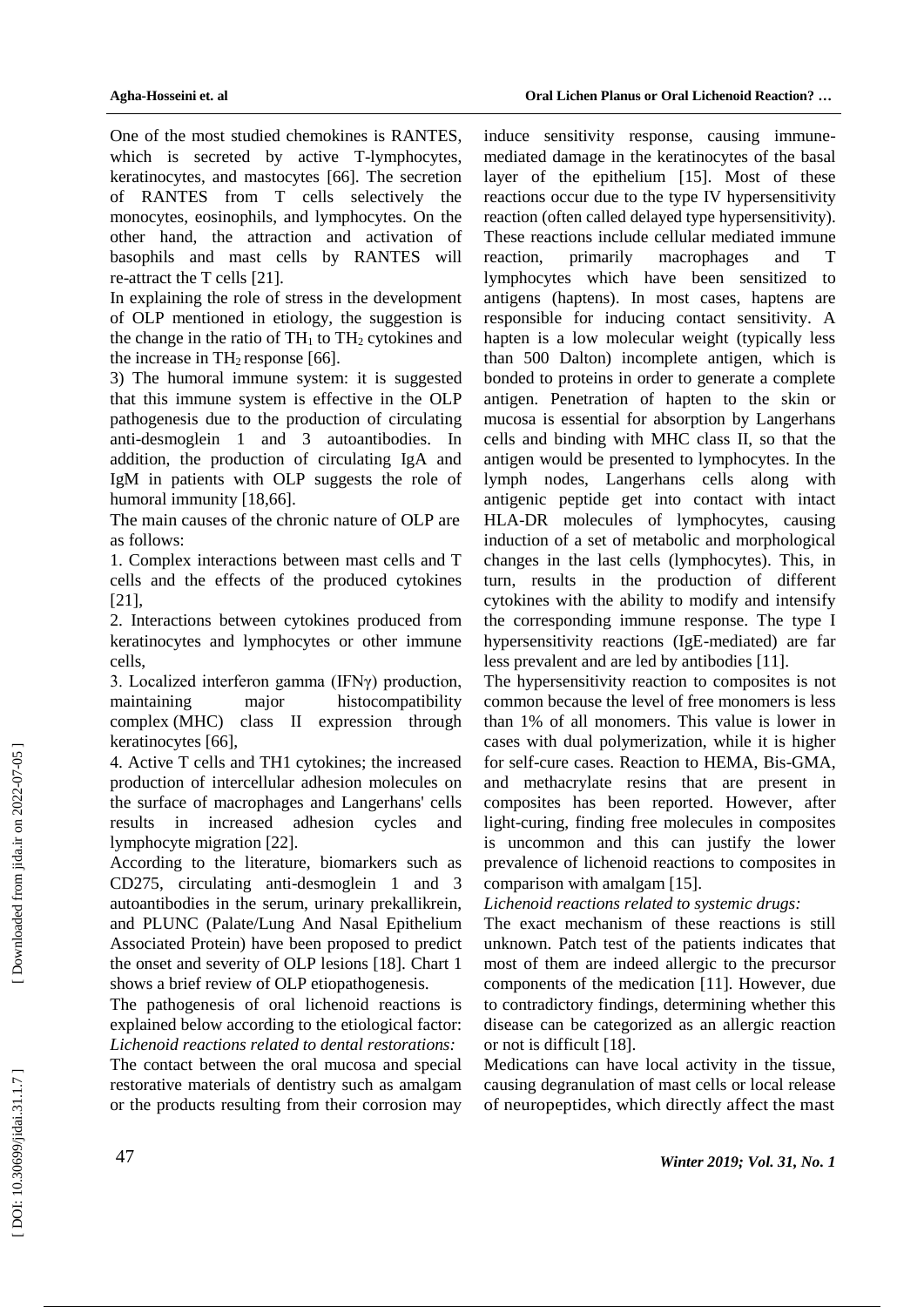

**Chart 1.** A brief review on oral lichen planus (OLP) etiopathogenesis

cells. Furthermore, with their presence in regional lymph nodes and peripheral blood, medications can have a direct effect on B lymphocytes [11].

In lichenoid drug reactions, expression of antigen in MHC class II is lower compared to OLP, and expression of  $CD_{25}$  (the possible marker of cellular activation) has not been observed. It has also been shown that Langerhans cells have a lower HLA -DR expression level in lichenoid drug reactions compared to OLP, which is compatible with diminished cellular activation [12].

Lichenoid drug reactions induced by Zidovudine are possibly developed by  $CD<sup>+</sup><sub>8</sub>T$  cells which have been previously provoked by antigens. These cells are entrapped and remain on the mucosa, causing mucosal damage through cross -reaction with the medication [28].

Penicillamines alter the superficial antigen, while the sulfhydryl groups in Captopril transform the enzymatic systems. These changes develop an immune response to keratinocyte antigens, which result in lichenoid reactions [11].

#### **Histopathological features:**

The histopathological features of OLP are similar to those of cutaneous LP [12,18].

The most accepted OLP features to date are the following three criteria that should be present at

same time:

1. The presence of a band -like area, well distinguished from the cellular infiltration and limited to the surface of the connective tissue, which is predominantly composed of lymphocytes. 2. The presence of hydropic degeneration of the basal cell layer.

3. The absence of dysplasia in the epithelial layer [16,18,23,27].

In studies that have examined the histopathological differentiation of lichenoid lesions from OLP, the most accepted results include:

The histopathological features of oral lichenoid reactions with various etiologic agents are as follows:

*Lichenoid lesions related to dental restorations:*

In a study, the epithelial layer changes included: 1) Layer classification should be normal. 2) The hydropic degeneration of the basal cell layer may or may not be present. 3) The absence of atypia in the epithelial layer and in the underlying layers: Lymphoid follicles should be considered in combination with mixed inflammatory cells such as plasma cells and neutrophils. In other studies, there were changes in the sub -epithelial layer, which included superficial inflammatory infiltration, focal perivascular inflammatory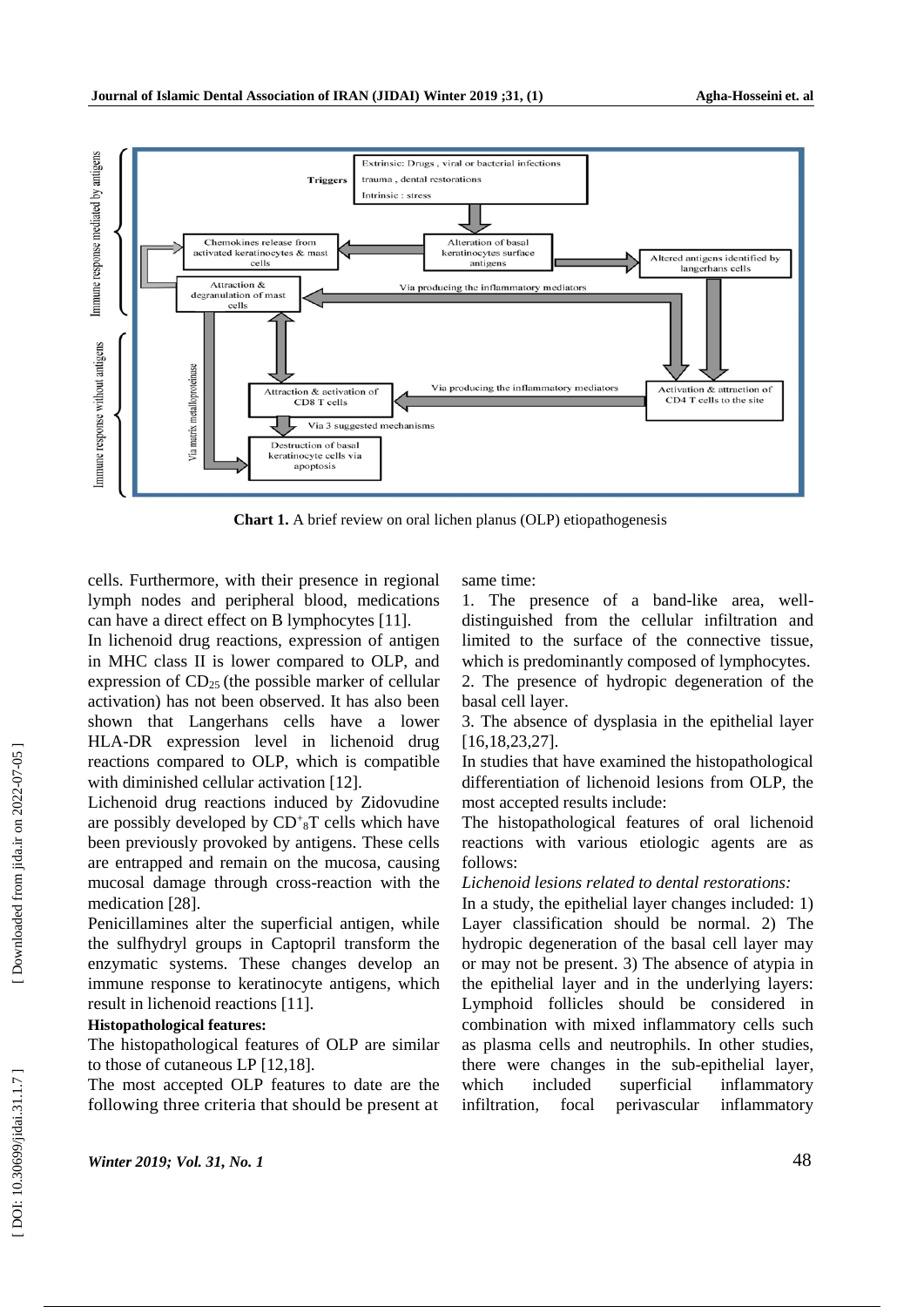infiltration, and the presence of plasma cells, eosinophils, and neutrophils in the connective tissue [27].

In another study, it has been argued that the hydropic degeneration of the basal cell layer may be absent or low, and the formation of lymphoid follicles mainly consist of neutrophils and plasma cells in the underlying epithelial layer [23,27].

In another article, the histopathological features of contact -related OLP and lichenoid lesions were reported to be very similar [22].

## *Lichenoid lesions related to systemic drugs:*

A study has described epithelial changes as follows: extensive degeneration in the lower prickle cell layer, spongiotic vesicle formation, the presence of hydropic degeneration of the basal cell layer, the absence of atypia, colloid body formation, the presence of apoptotic body in the subepithelial layer, no n -band -like infiltrate that extends to the deeper stromal inflammatory cells predominated by plasma cells and eosinophils, and prevascular cuffing of inflammatory cells [27]. In another study, the histological characteristics of OLP and lichenoid drug reactions have been considered to be very similar [11]. It has been stated that the histological characteristics in favor of diagnosing lichenoid drug reactions include mixed infiltration of lymphocytes, plasma cells, and neutrophils with or without eosinophils, which extends to the sub -epithelial layers. Prevascular inflammation and the colloid intra -epithelial bodies have also been mentioned but are not considered for lichenoid drug reactions; however, they may be seen in discoid lupus erythematosus (DLE) [22]. In a study, the following characteristics have been mentioned: cellular infiltration in the suprabasal layer, extensive degradation in the lower prickle layer, the formation of spongiotic vesicles, apoptosis and formation of the colloid body, no clear disruption in the basal cell layer, and deep prevascular infiltration [23]. In another study, the proposed features for lichenoid drug reactions have been as follows: more diffuse subepithelial infiltration that is less band-like, and the inflammatory cells are mixed and include eosinophils and plasma cells. Prevascular infiltration, parakeratosis, and colloid bodies are observed in the epithelium [8,12].

## *Lichenoid lesions related to GVHD:*

A study has mentioned maturation disturbance alongside dyskeratosis, basal squamatization, and prevascular cuffing of inflammatory cells which simulate burnout representation in LP [23]. In a study, in addition to the points in the previous study, sub -epithelial vacuolization was observed between the stromal and sporadic lymphocyte infiltration in the upper lamina propria [8]. *Lichenoid lesions related to cinnamon:*

It has been reported that infiltration is mostly in the form of plasmacytic components. Hyperorthokeratinized or hyper-parakeratinized epithelium has been mentioned. Furthermore, epithelial hyperplasia with a psoriasiform pattern has been observed. In severe cases, neutrophilic Munro's microabscess has been suggested [23].

Other distinguishing points, irrespective of the etiological factor of lichenoid reactions, include:

The epithelium thickness is larger in oral lichenoid lesions compared to OLP, which is due to the release of inflammatory mediators that result from infiltration of different cells, causing proliferation of basal keratinocytes. Furthermore, the number of mast cells, neutrophils, and macrophages has been evaluated to be significantly higher in OLP [25]. In another study, an increased number of granulated mast cells in the basal membrane degeneration regions. hyper-vascularization, and increased thickness of the Periodic acid -Schiff (PAS) positive basal membrane have been cited [26,72].

Although some researchers still believe that OLP and oral lichenoid lesions are histopathologically non-differentiable. their distinguishing characteristics have been stated to be very clear [11,14,17,21,25].

By investigating all of the proposed differentiating characteristics, the following points are stated as the features that histopathologically differentiate OLP lesions and oral lichenoid reactions:

1. Mixed inflammatory infiltration including plasma cells, neutrophils, and eosinophils in oral lichenoid reactions, while lymphocytic infiltration is predominant in OLP.

2. A more diffuse and sporadic pattern of infiltration from the surface to the depth of the connective tissue in oral lichenoid reactions, while the infiltration is band -like in the basal layer in OLP.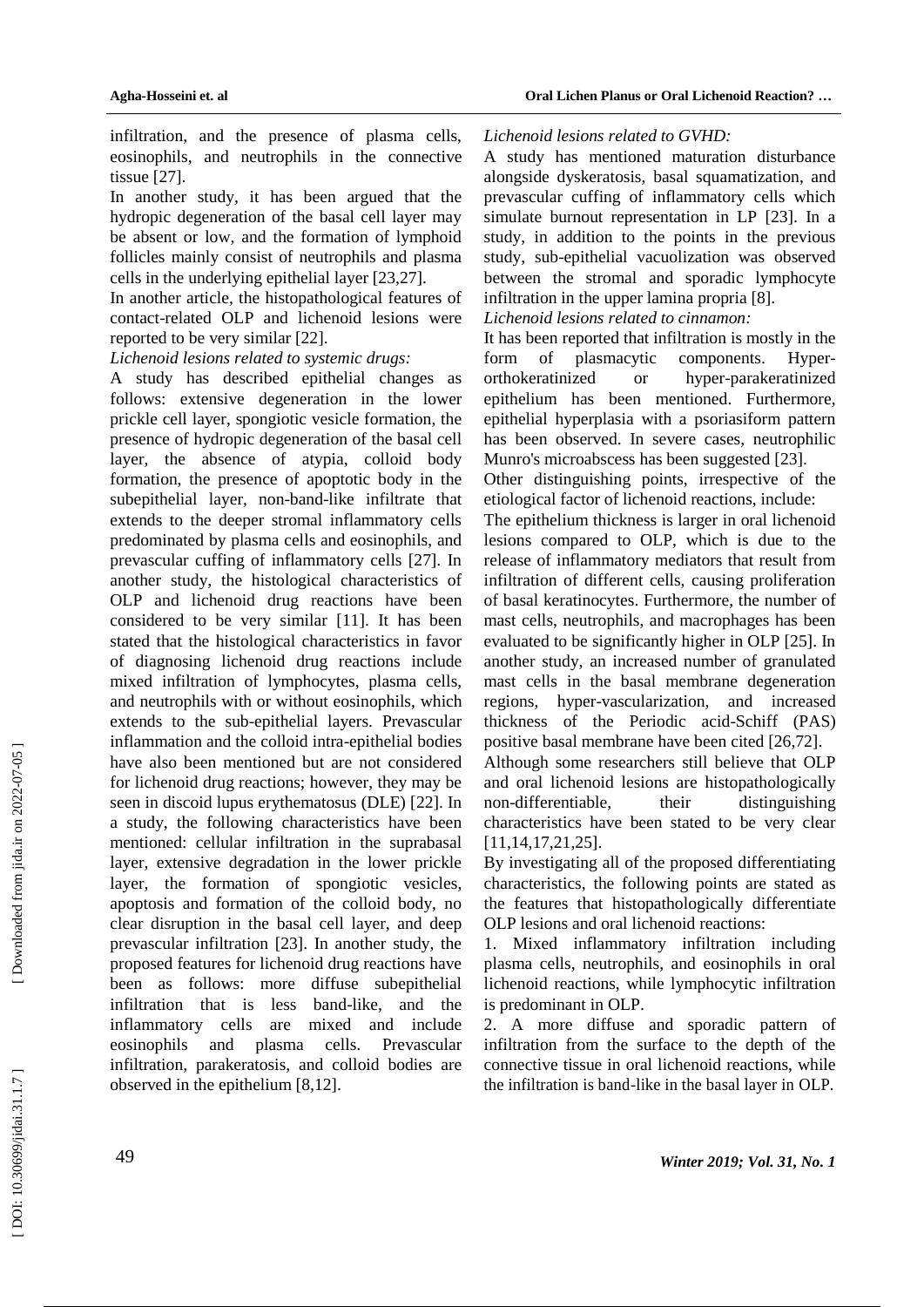3. Focal prevascular infiltration is present in oral lichenoid reactions.

4. More civatte bodies are present in the epithelium of oral lichenoid reactions compared to the epithelium in OLP.

### **Malignant transformation:**

The prevalence of malignancy in OLP varies from 0.1% to 5.3% in different articles [11] although the results of different studies are not comparable in terms of the prevalence because the OLP diagnostic criteria have been clinically or histopathologically different. Another issue is the failure to record the factors affecting the development of malignancy, such as tobacco consumption [18,73]. In addition, several malignancies have been reported in areas far from lichenoid lesions [21].

Regardless of the incidence of malignant transformation, the World Health Organization (WHO) has defined OLP as a potentially precancerous condition, representing a generalized state associated with a significantly increased risk of oral cancer [74,75]. The highest prevalence of malignant transformation has been reported in erosive and ulcerative subtypes [11,76].

It is presumed that these lesions predispose the mucosa to destruction by carcinogenic agents [21,29,77]. The first evidence of the relationship between inflammation and cancer was introduced in the 19th century. Based on the observations, tumors were generated from the sites of chronic inflammation, and inflammatory cells were present in the tumor tissues [11]. In 1910, Hallopeau reported the first case of oral carcinoma originated from LP, and later, other cases were also reported [21,29]. In 1985, Krutchkoff and Eisenberg introduced the term lichenoid dysplasia; the lesion had the histopathological features of OLP and intraepithelial dysplastic lesions [16].

According to the clinical recommendations, the routine follow -up of patients with LP should be performed three times a year. OLP patients with dysplasia should be screened every 2 -3 months. However, asymptomatic patients, especially those affected by the reticular type, may be examined annually. Possible symptoms indicating malignant transformation, such as the extent of symptoms and the lack of homogeneity, should be evaluated thoroughly at each appointment. Whenever there

are signs of a change in the clinical presentation, the follow -up period should be shortened and an additional biopsy should be performed [18,74].

One study pointed out that the risk of malignant transformation in the lateral border of the tongue and the midline dorsum of the tongue is higher, and the likelihood of malignant transformation in LP lesions is higher at unusual sites [78]. Various mechanisms have been proposed for OLP malignancy, including:

1. Increased inflammatory cytokines and growth factors that can facilitate carcinogenesis [11].

2. Chronic inflammation causes oxidative damage to DNA through the products derived from inflammatory -induced enzymes, such as inducible nitric oxide synthase (iNOS) or cyclooxygenase -2 (COX -2), inhibiting the keratinocyte apoptosis and causing malignancy [76,79].

3. Some have suggested Candida albicans (C. albicans) as an external agent in the development of malignancy (C. albicans is capable of catalyzing the formation of N - nitrosobenzylmethylamine carcinogens. 4. The use of immunomodulators in the treatment

of LP promotes malignant changes due to localized cellular immune suppression. Because of the potent anti -inflammatory effects of these factors, the development of malignancy will increase by reducing the symptoms [21,29].

5. Induction of lipid peroxidation by reactive oxygen due to inflammation is considered a cause of malignancy [80].

In a study, salivary MDA (malondialdehyde) was introduced as an indicator of increased lipid peroxidation, which is important as one of the possible mechanisms for malignant transformation [81,82].

On the other hand, human carcinoma cells have more components of 8 -OHdG, which is a sign of oxidative damage to DNA [81]. Agha -Hosseini et al [80] showed P53 deficiency in the saliva among OLP patients with squamous cell carcinoma (SCC). The prevalence of malignant transformation in lichenoid reactions is more than that in OLP and is reported to be about 0.5% to 6.5% [17]. The process of malignant transformation of oral lichenoid reactions is attributed to the phenomenon of field cancerization, in which all related events expose these patients to a higher risk of multiple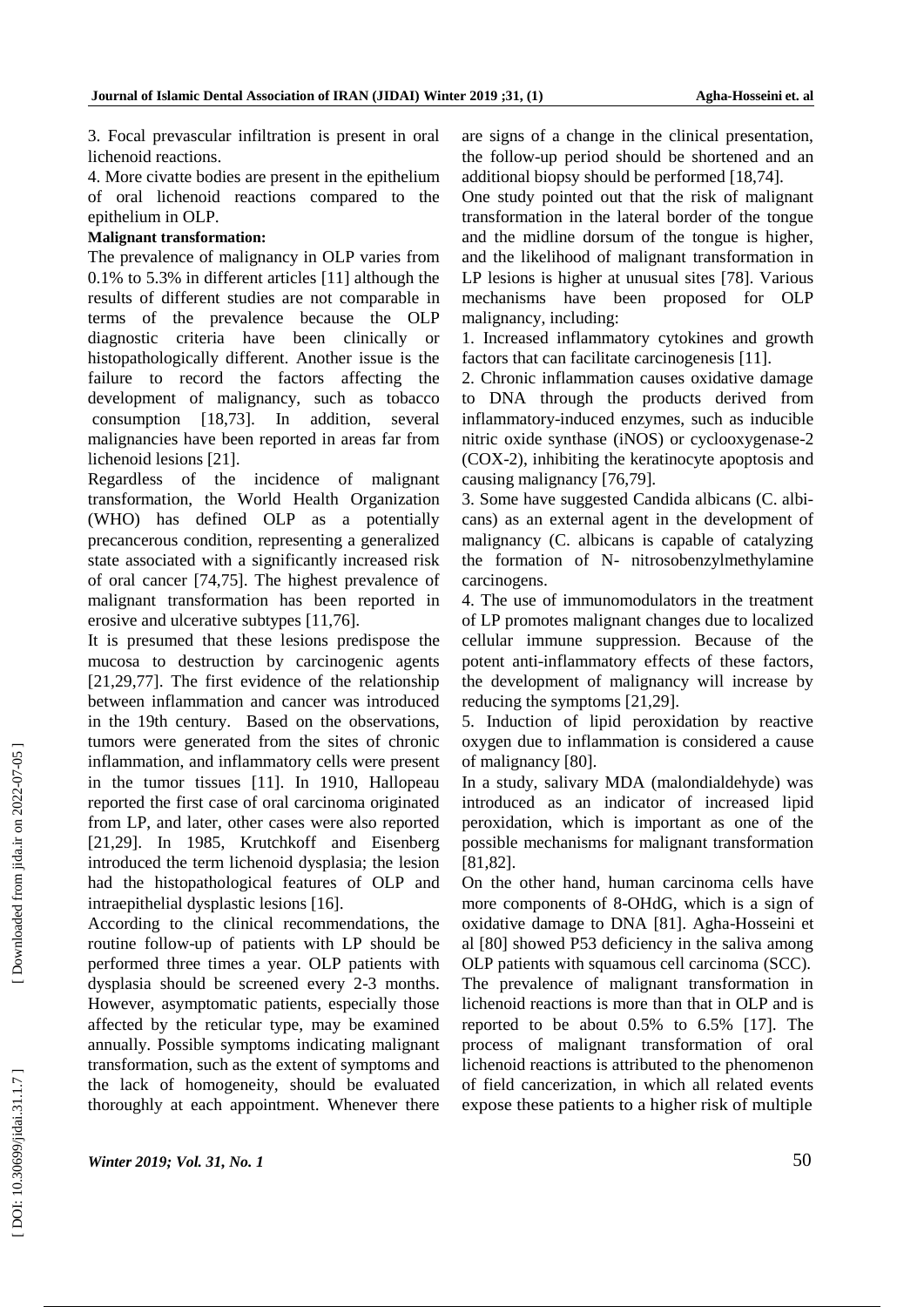primary malignancies in the oral cavity [11,76].

The new classification by Kalele et al [11] considers this lesion as one of the potentially malignant disorders under Group 2b, i.e., the carcinogenic group due to chronic inflammation by external factors. There is insufficient data on whether all types of oral lichenoid reactions have the potential for malignant transformation; it seems that this malignant transformation exists in the lichenoid reactions related to restorations and GVHD but not in the lichenoid reactions related to drug [23,26].

# **Management:**

As mentioned earlier, because of the similarity in the clinical presentations of OLP and oral lichenoid reactions, the definitive diagnosis of these lesions according to histopathological presentations is necessary because the therapeutic approaches are different due to various etiologies.

To date, there is no cure for OLP [83,84], and the main goals of the treatment include controlling or reducing the symptoms as well as monitoring the dysplastic changes [21,83,85].

Small reticular or plaque -like areas of LP are rarely treated unless they spread or progress or become symptomatic. Perfect oral hygiene can alleviate the symptoms. Mechanical trauma as well as friction caused by rough dental restorations, sharp -pointed cusps, and dental prostheses with poor adaptation can exacerbate the lesions. All these aggravating factors must be eliminated or controlled [18].

In the symptomatic type of OLP, such as erosive and atrophic forms, various medications including corticosteroids, griseofulvin, topical retinoids, cyclosporine, clobetasol, tacrolimus, sulodexide, pimecrolimus, oxpentifylline, photochemotherapy, photodynamic therapy (PDT), and low -level laser therapy have been successfully tested [18,86 -89].

Corticosteroids are the most widely used therapeutic agents for OLP because they are effective in suppressing cell -mediated immune activity and can be used topically, intralesionally, and systemically [18]. The mechanisms of their actions include reduction of lymphocytic infiltration, maintenance of cell membrane integrity, inhibition of phagocytes, and fixation of the lysosomal membrane [14].

Triamcinolone acetonide, Fluocinolone acetonide, and Betamethasone valerate are used as topical

corticosteroids [87]. Fluocinolone acetonide is the first recommended therapeutic option since it has no permanent suppressive effect on the adrenal cortex and is more effective than triamcinolone acetonide. Tissue atrophy, adrenal suppression, and secondary oral candidiasis have been reported as side effects of topical steroids [18,88]. Extensive erosive gingival lesions can be treated using occlusal splints carrying corticosteroids, which have shown little systemic absorption in clinical studies. In case of resistance against topical treatment, intralesional steroid injections, such as triamcinolone injection, are effective in combination with local anesthetics [21].

Systemic corticosteroids, such as prednisolone, are commonly used for severe and large lesions as well as hard lesions that do not respond to short -term topical treatment [18,21]; many complications have been reported in this regard. Adrenal cortex suppression is common even after short periods of drug consumption [18]. The combination of topical and systemic treatments has a good clinical effect [21].

Tacrolimus is a strong immunosuppressant used in organ transplant patients; it is also used for the treatment of ulcerative -erosive OLP that is resistant to corticosteroid therapy [18,90]. The complications of tacrolimus include local irritation, the probability of SCC induction through mitogen activated protein kinase (MAPK) and P53 pathways, gene mutation, infertility, and mucosal pigmentation [18,21,91].

Topical retinoids are used for the treatment of persistent or widespread plaque -like and reticular lesions, which may cause dryness of the mucosa. If systemic retinoids are consumed, complications such as hair loss, liver dysfunction, and teratogenicity will be observed [14,21].

The use of cyclosporins is limited due to hydrophobicity, high cost, bad taste, malignant transformation, and contribution to viral replication [21]. Antiviral drugs, such as interferon and levamisole, have been successfully used in clinical trials [14,92]. According to Agha -Hosseini et al [92], Purslane and Portulaca herbal remedies have been successfully used for the treatment of OLP lesions.

OLP lesions have been treated by PUVA (Psoralen plus long -wave ultraviolet -A) in 80% of the cases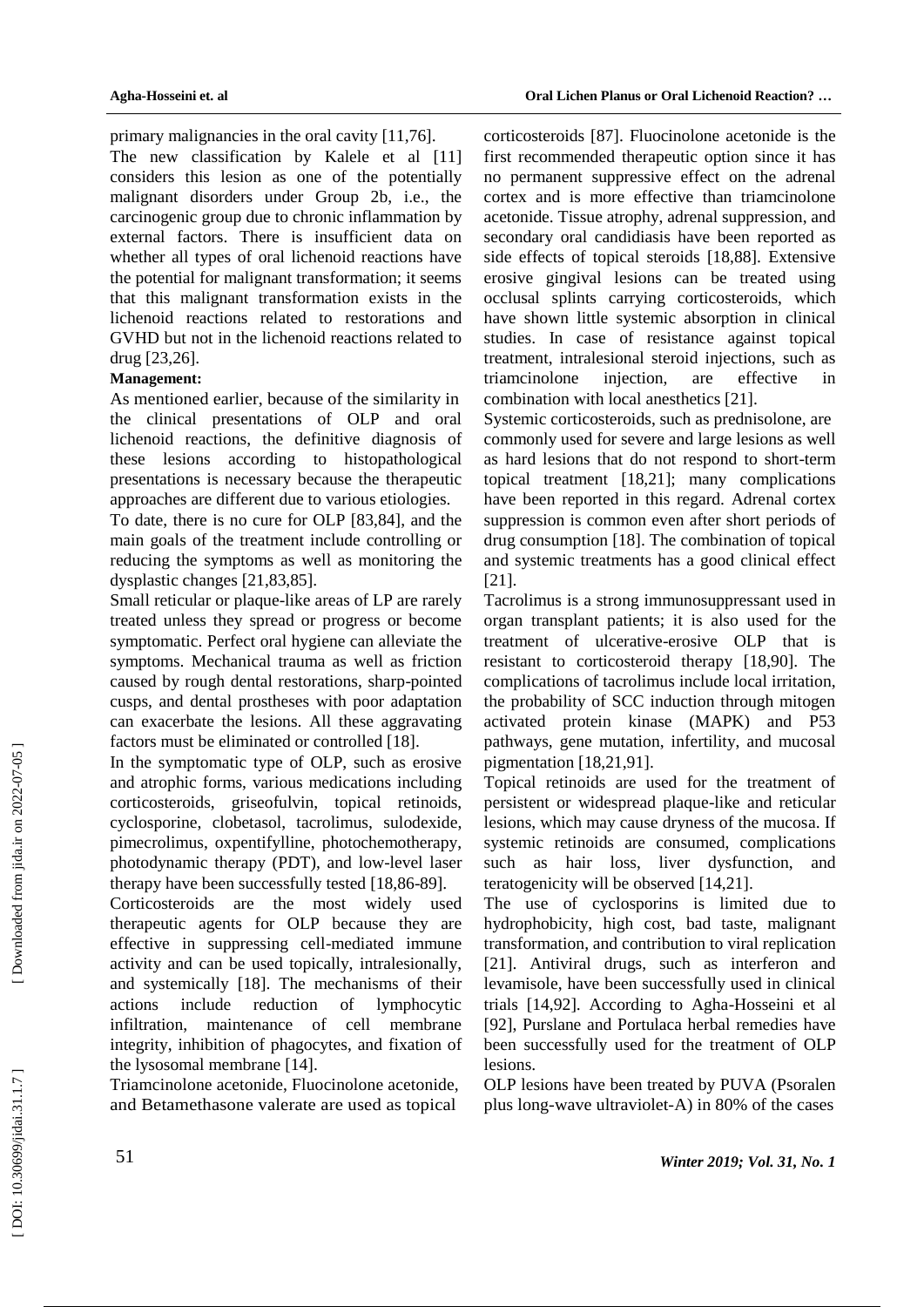although complications such as nausea, dizziness, paresthesia, and pain have been seen in most patients, and there has been a possibility of cancer development with long-term use [18].

Agha -Hosseini et al [38] have reported that the use of methylene blue -mediated PDT (MBPDT) is effective for the treatment of OLP. Use of cryosurgery and carbon dioxide (CO <sup>2</sup>) laser are not justifiable in the treatment of OLP as the first line of treatment due to recurrence [18,93].

The treatment of oral lichenoid reactions is different than that of OLP due to their distinguishing etiologic factors, and recovery is achieved in each case by eliminating the cause of the lesions. In the contact -related cases, the removal and replacement of the supposed restorative materials lead to the recovery of the lesions within a few weeks to several months [11]. The topographic relationship between restorative materials and oral lichenoid lesions suggests the therapy's prognosis, but not the definitive outcome. The lesions in close contact with the restoration show a great recovery, whereas those far from the restoration show a relatively minor improvement. Regarding the lichenoid lesions related to amalgam, composite replacement causes improvement in many cases although composite itself is also an etiologic agent for lichenoid reactions [56 -41].

After replacing the amalgam, 3-, 6-, 8-, and 12 -month recall visits are recommended [94]. Regarding the lichenoid reactions related to drug, it is important to determine the probable causative agent. In the next step, with the advice of a physician, the possibility of replacing the drug is investigated; the lesions will improve within a few weeks to several months if the advice of the physician is that the drug cannot be replaced [18,36].

In chronic oral GVHD cases, topical treatment often includes corticosteroid therapy [95]; other agents include topical budesonide, cyclosporine, azathioprine, and topical tacrolimus. Since GVHD often involves several organs or systems, OLL -GVHD treatment is usually a part of systemic therapy. A distinctive specific treatment for OLL -GVHD has an indication when it comes to preventing excessive immunosuppressive therapy. According to the literature, limited studies have

examined the benefits of systemic GVHD therapy over OLL -GVHD therapy [11].

# **Conclusion**

OLP and oral lichenoid reaction are two separate diseases, which in spite of their great similarities in clinical manifestations and some histopathological aspects, are different in etiological factors and in terms of management. The WHO has considered these lesions as potentially premalignant conditions. Based on the investigation conducted in this research, the final differentiation between OLP lesions and oral lichenoid reactions are based on both clinical and histopathological features according to the modified WHO criteria, which probably result in proper management.

# **References**

1. McCullough MJ, Alrashdan MS, Cirillo N. Oral Lichen Planus. In: Farah CS, Balasubramaniam R, McCullough MJ (editors). Contemporary Oral Medicine. Springer International Publishing AG, 2017:1-40. DOI 10.1007/978-3-319-28100-1\_14-1. 2. Roopashree MR, Gondhalekar RV, Shashikanth MC, George J, Thippeswamy SH, Shukla A. Pathogenesis of oral lichen planus--a review. J Oral Pathol Med. 2010 Nov; 39 (10):729 -34.

3. Mazzarella N, Femiano F, Gombos F, De Rosa A, Giuliano M. Matrix metalloproteinase gene expression in oral lichen planus: erosive vs. reticular forms. J Eur Acad Dermatol Venereol. 2006 Sep; 20(8):953 -7.

4. Agha -Hosseini F, Imanpour M, Mirzaii -Dizgah I, Moosavi MS. Mucin 5B in saliva and serum of patients with oral lichen planus. Sci Rep. 2017 Sep;7(1):12060.

5. Lukács J, Schliemann S, Elsner P. Lichen planus and lichenoid reactions as a systemic disease. Clin Dermatol. 2015 Sep -Oct;33(5): 512 -9.

6. Issa Y, Brunton PA, Glenny AM, Duxbury AJ. Healing of oral lichenoid lesions after replacing amalgam restorations: a systematic review. Oral Surg Oral Med Oral Pathol Oral Radiol Endod. 2004 Nov;98(5):553 -65.

7. McParland H. Oral Lichenoid and Lichen Planus -like Lesions. Prim Dent J. 2016 Feb 1; 5  $(1):34-39.$ 

8. Dudhia BB, Dudhia SB, Patel PS, Jani YV. Oral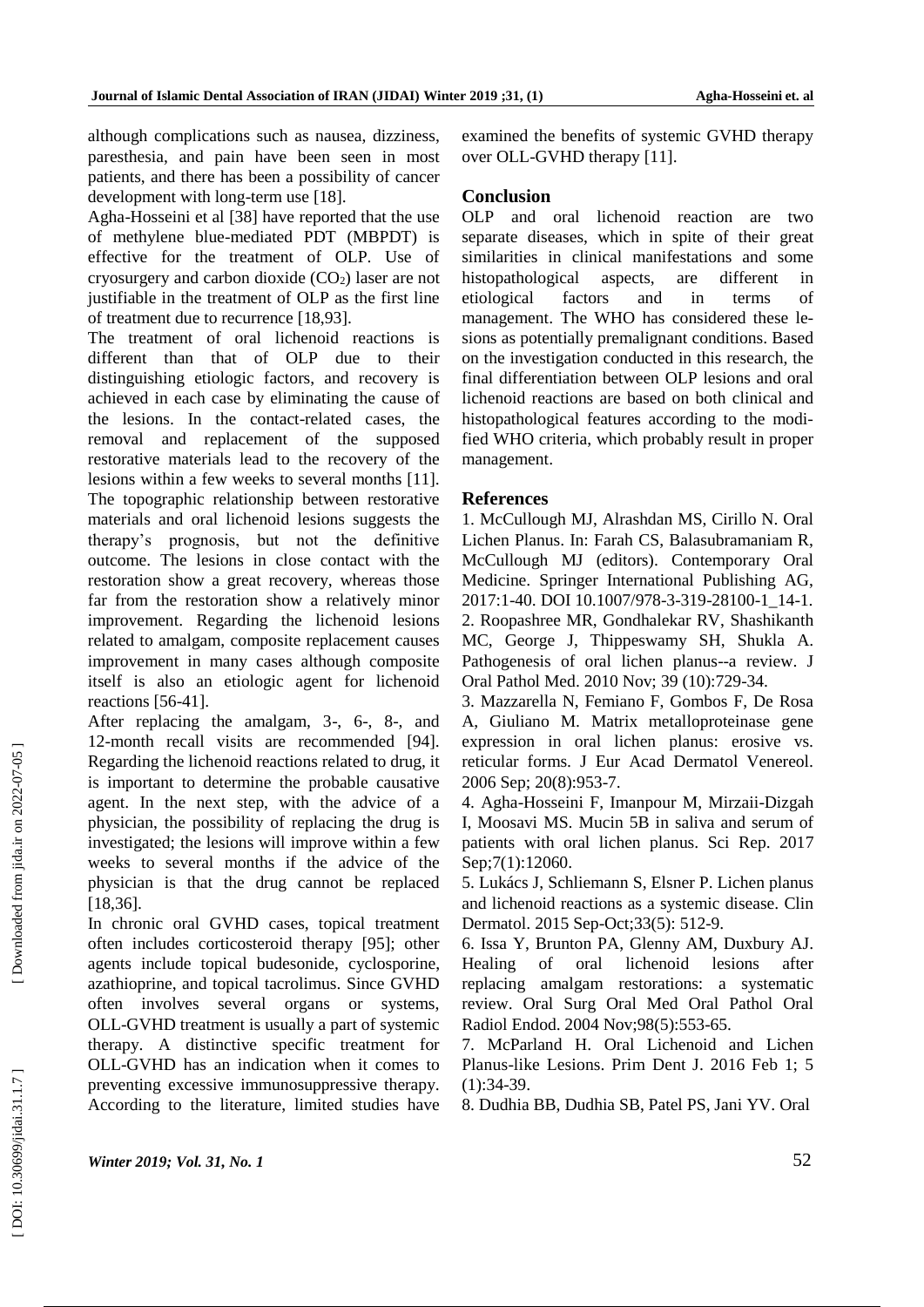lichen planus to oral lichenoid lesions: Evolution or revolution. J Oral Maxillofac Pathol. 2015 Sep - Dec;19(3):364-70.

9. Agha -Hosseini F, Mohebbian M, Sarookani M-R. Harirchi I. Mirzaii-Dizgah I. Comparative evaluation of EGF in oral lichen planus and oral squamous cell carcinoma. [Acta](https://www.ncbi.nlm.nih.gov/pubmed/26545991)  [Med Iran.](https://www.ncbi.nlm.nih.gov/pubmed/26545991) 2015 Aug;53(8):471-5.

10. Krupaa RJ, Sankari SL, Masthan KMK, Rajesh E. Oral lichen planus: An overview. J Pharm Bioallied Sci. 2015 Apr; 7(Suppl 1): S158 -S161.

11. Sachin C Sarode, Gargi SSarode, Ketki Kalele. Oral lichenoid reaction: A review. Int J Oral Maxillofac Pathol. 2012;3(4):17-26.

12. Rice PJ, Hamburger J. Oral lichenoid drug eruptions: their recognition and management. Dent Update. 2002 Nov;29(9):442 -7.

13. Kamath VV, Setlur K, Yerlagudda K. Oral lichenoid lesions -a review and update. Indian J Dermatol. 2015 Jan -Feb;60(1):102.

14. Do Prado RF, Marocchio LS, Felipini RC. Oral lichen planus versus oral lichenoid reaction: difficulties in the diagnosis. Indian J Dent Res. 2009 Jul -Sep;20(3):361 - 4 .

15. Cobos -Fuentes MJ, Martinez -Sahuquillo - Marquez A, Gallardo -Castillo I, Armas -Padron JR, Moreno -Fernandez A, Bullon -Fernandez P. Oral lichenoid lesions related to contact with dental materials: a literature review. Med Oral Patol Oral Cir Bucal. 2009 Oct 1; 14(10):e514 -20.

16. Van der Meij E, Van der Waal I. Lack of clinicopathologic correlation in the diagnosis of oral lichen planus based on the presently available diagnostic criteria and suggestions for modifications. J Oral Pathol Med. 2003 Oct ; 32  $(9): 507 - 12.$ 

17. Shah KM, Agrawal MR, Chougule SA, Mistry JD. Oral lichenoid reaction due to nickel alloy contact hypersensitivity. BMJ Case Rep. 2013; 2013.

18. Ismail SB, Kumar SK, Zain RB. Oral lichen planus and lichenoid reactions: etiopathogenesis, diagnosis, management and malignant transformation. J Oral Sci. 2007 Jun; 49  $(2):89-106.$ 

19. Krishnamoorthy B, Suma G n, Mamatha P, Sowbhagya M B, Garlapati K. Lipid Profile and Metabolic Syndrome Status in Patients with Oral Lichen Planus, Oral Lichenoid Reaction and

Healthy Individuals Attending a Dental College in Northern India -A Descriptive Study. J Clin Diagn Res. 2014 Nov; 8(11): ZC92-5.

20. Dunsche A, Kästel I, Terheyden H, Springer I, Christophers E, Brasch J. Oral lichenoid reactions associated with amalgam: improvement after amalgam removal. Br J Dermatol. 2003 Jan; 148  $(1):70-6.$ 

21. DeRossi SS, Ciarrocca KN. Lichen planus, lichenoid drug reactions, and lichenoid mucositis. Dent Clin North Am. 2005 Jan; 49(1):77 -89.

22. Schlosser BJ. Lichen planus and lichenoid reactions of the oral mucosa. Dermatol Ther. 2010 May-Jun;23(3):251-67.

23. Hiremath SKS, Kale AD, Charantimath S. Oral lichenoid lesions: Clinic o -pathological mimicry and its diagnostic implications. Indian J Dent Res. 2011 Nov -Dec;22(6):827 -34.

24. Ataei Z, Navabi N, Mohammadi H, Habib-Agahi R. Systematic review and meta-analysis of diagnostic value of epicutaneous patch testing in patients with oral lichenoid lesions. JOHOE. 2015 Feb;4(1):1 -9.

25. Grossmann SDMC, Oliveira CDNAD, Souto GR, Góes C, Mesquita RA. Oral lichenoid lesion: A review of the literature. World J Stomatol. 2015 May 20;4(2):103-7.

26. van der Waal I. Oral lichen planus and oral lichenoid lesions; a critical appraisal with emphasis on the diagnostic aspects. Med Oral Patol Oral Cir Bucal. 2009 Jul 1;14(7):E310 -4.

27. Mravak -Stipetić M, Lončar Lončar-Brzak B, Bakale -Hodak I, Sabol I, Seiwerth S, Majstorović M, et al. Clinicopathologic correlation of oral lichen planus and oral lichenoid lesions: a preliminary study. ScientificWorldJournal. 2014; 2014:746874.

28. Arirachakaran P, Hanvanich M, Kuysakorn P, Thongprasom K. Antiretroviral drug -associated oral lichenoid reaction in HIV patient: a case report. Int J Dent. 2010; 2010: 291072.

29. De Rossi SS, Ciarrocca K. Oral lichen planus and lichenoid mucositis. Dent Clin North Am. 2014 Apr;58(2):299-313.

30. Malik U, Gupta S, Malik SD, Vashishth S, Zaheeruddin, Raju MS. Treatment of symptomatic oral lichen planus (OLP) with 0.1% tacrolimus powder in Oraguard -B - A pilot prospective study. Saudi Dent J. 2012 Jul;24(3 -4):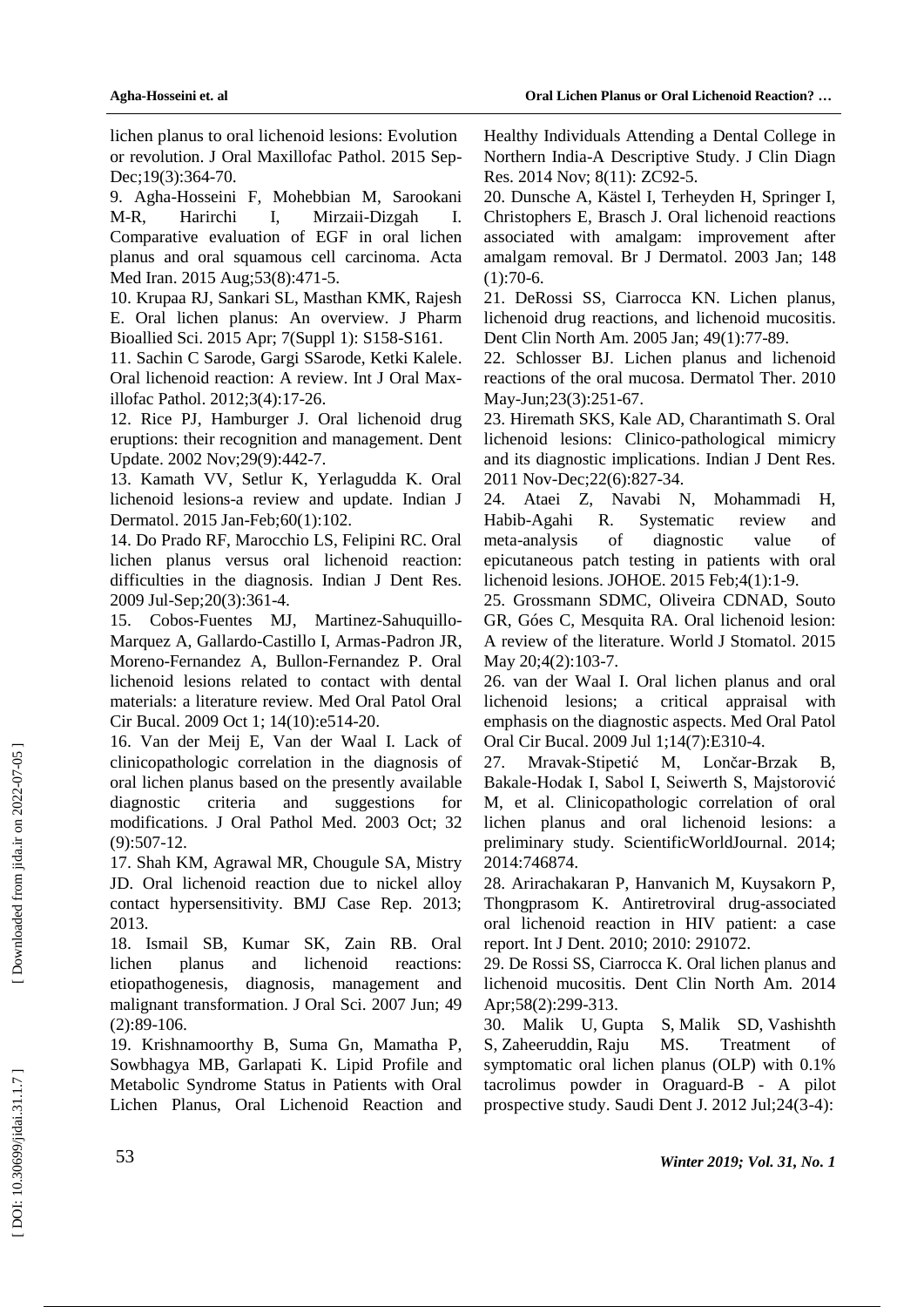143 -8.

31. Mahboobi N, Agha -Hosseini F, Bagheri Lankarani K. Hepatitis C virus and lichen planus: the real association. Hepat Mon. 2010 Summer; 10(3):161 -164.

32. Bastos DB, Santos IS, Valente VB, Biel AC, Felipini RC, Biasoli ER, et al. Lollipop-induced oral lichenoid reaction in a child. Int J Paediatr Dent. 2016 Jun;26(6):486 -489.

33. Müller S. The lichenoid tissue reactions of the oral mucosa: Oral lichen planus and other lichenoid lesions. Surg Pathol Clin. 2011 Dec; 4 (4):1005 -26.

34. Boorghani M, Gholizadeh N, Zenouz AT, Vatankhah M, Mehdipour M. Oral lichen planus: clinical features, etiology, treatment and management; a review of literature. J Dent Res Dent Clin Dent Prospect. 2010 Winter; 4(1):3-9.

35. Robledo -Sierra J. Oral Lichen Planus -a study of associated factors with special reference to thyroid disease. 2015 Aug. Available at: https://gupea.ub.gu.se/handle/2077/38762/Accessed January 20, 2018.

36. Abdollahi M, Radfar M. A review of drug -induced oral reactions. J Contemp Dent Pract. 2003 Feb 15;4(1):10 -31.

37. Artico G, Bruno IS, Seo J, Hirota SK, Acay R, Migliari DA. Lichenoid reaction to carbamazepine in the oral mucosa: case report. An Bras Dermatol. 2011 Jul -Aug;86(4 Suppl 1):S152 -5.

38. Aghahosseini F, Arbabi ‐Kalati F, Fashtami LA, Djavid GE, Fateh M, Beitollahi JM. Methylene blue ‐mediated photodynamic therapy: A possible alternative treatment for oral lichen planus. Lasers Surg Med. 2006 Jan; 38(1):33 -8.

39. Larsen KR, Johansen JD, Reibel J, Zachariae C, Rosing K, Pedersen AML. Oral symptoms and salivary findings in oral lichen planus, oral lichenoid lesions and stomatitis. BMC Oral Health. 2017; 17:103 .

40. Agha -Hosseini F, Mirzaii Mirzaii-Dizgah I, Mohammadpour N. Muscarinic cholinergic receptors (MR3) in saliva of patients with oral lichen planus. Arch Dermatol Res. 2016 Sep; 308  $(7):481-6.$ 

41. Cekova M, Kisselova A, Yanev N. Lichenoid reactions due to dental restorative materials. Biotechnol Biotechnol Equip. 2010 May; 24(2): 1874-7.

42. Ditrichova D, Kapralova S, Tichy M, Ticha V,

Dobesova J, Justova E, et al. Oral lichenoid lesions and allergy to dental materials. Biomed Pap Med Fac Univ Palacky Olomouc Czech Repub. 2007 Dec;151(2):333-9.

43. Scully C, Carrozzo M. Oral mucosal disease: Lichen planus. Br J Oral Maxillofac Surg. 2008 Jan;46(1):15 -21.

44. Agha -Hosseini F, Khalili M, Rohani B. Immunohistochemistry analysis of P53 and Ki -67 proteins in oral lichen planus and normal oral mucosa. Iran J Public Health. 2009 Apr;38(2):37 - 43.

45. Gupta S, Jawanda MK. Oral lichen planus: an update on etiology, pathogenesis, clinical presentation, diagnosis and management. Indian J Dermatol. 2015 May-Jun;60(3):222-9.

46. Masquijo -Bisio PA, Gandolfo MS, Keszler A, Itoiz ME, Paparella ML. Usefulness of a direct immunofluorescence in the diagnosis of plaque type oral lichen planus. Ann Diagn Pathol. 2017 May;31:20-22.

47. Parashar P. Oral lichen planus. Otolaryngol Clin North Am. 2011 Feb; 44(1):89 -107.

48. Eisen D, Carrozzo M, Bagan Sebastian JV, Thongprasom K. Number V Oral lichen planus: clinical features and management. Oral Dis. 2005 Nov;11(6):338 -49.

49. Winning L, Willis A, Mullally B, Irwin C. Desquamative gingivitis –aetiology, diagnosis and management. Dent Update. 2017 Jun; 44(6):564 - 70.

50. Batu Ş, Ofluoğlu D, Ergun S, Warnakulasuriya S, Uslu E, Güven Y, et al. Evaluation of prolidase activity and oxidative stress in patients with oral lichen planus and oral lichenoid contact reactions. J Oral Pathol Med. 2016 Dec;45(4):281 -8.

51. Adamo D, Cascone M, Celentano A, Ruoppo E, Leuci S, Aria M, et al. Psychological profiles in patients with Symptomatic Reticular forms of Oral Lichen Planus: a prospective cohort study. J Oral Pathol Med. 2017 Oct;46(9):810 -816. 52. Misaka K, Kishimoto T, Kawahigashi Y, Sata M, Nagao Y. Use of direct -acting antivirals for the treatment of hepatitis C virus -associated oral lichen planus: a case report. Case Rep Gastroenterol. 2016 Sep-Dec; 10(3):617-622.

53. Basheer S, Shameena PM, Sudha S, Varma S, Vidyanath S, Varekar A. Expression of surviving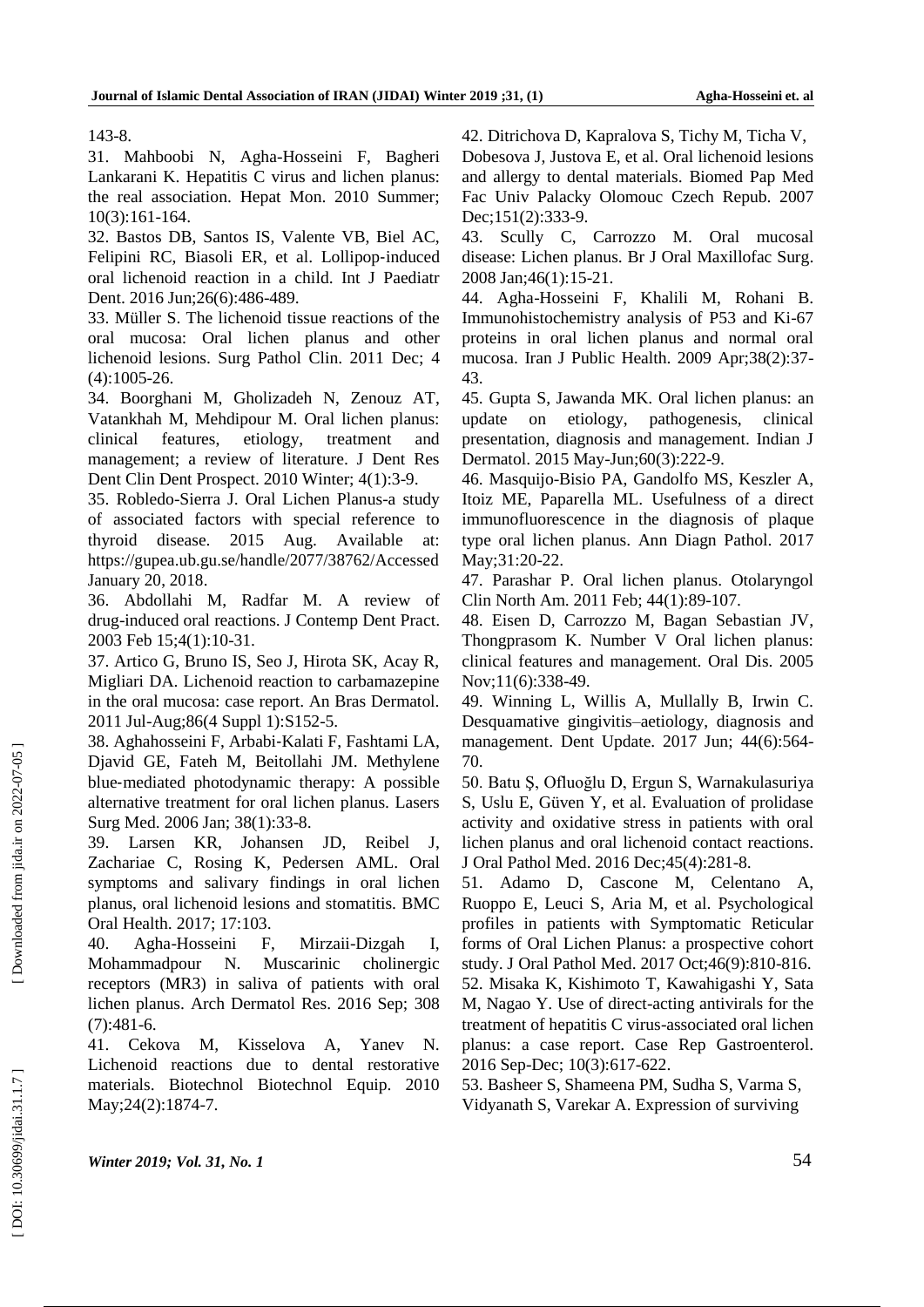and p53 in oral lichen planus, lichenoid reaction and lichenoid dysplasia: An immunohistochemical study. J Oral Maxillofac Pathol. 2017 Sep -Dec; 21  $(3):456-457.$ 

54. Feller L, Wood NH, Khammissa RA, Lemmer J. Review: allergic contact stomatitis. Oral Surg Oral Med Oral Pathol Oral Radiol. 2017 May; 123  $(5):$ 559-565.

55. Pigatto PD, Spadari F, Bombeccari GP, Guzzi G. Oral lichenoid reactions, patch tests, and mercury dental amalgam. J Oral Pathol Med. 2016 Feb;45(2):153.

56. Lartitegui -Sebastián MJ, Martínez -Revilla B, Saiz -Garcia C, Eguizabal -Saracho S, Aguirre - Urizar JM. Oral lichenoid lesions associated with amalgam restorations: a prospective pilot study addressing the adult population of the Basque Country. Med Oral Patol Oral Cir Bucal. 2012 Jul 1;17(4):e545 -9.

57. Bombeccari GP, Guzzi G, Spadari F, Giannì AB. Diagnosis of metal allergy and management of oral lichenoid reactions. J Oral Pathol Med. 2016 Mar; 45(3): 237-8.

58. Rees TD. Hypersensitivity to dental cast metals: A clinical study. Open Pathol J. 2011 Mar ; 5(1):13 -22 .

59. Fortuna G, Aria M, Schiavo JH. Drug -induced oral lichenoid reactions: a real clinical entity? A systematic review. Eur J Clin Pharmacol. 2017 Dec;73(12):1523 -1537.

60. DePalo J, Chai X, Lee SJ, Cutler CS, Treister N. Assessing the relationship between oral chronic graft -versus -host disease and global measures of quality of life. Oral Oncol. 2015 Oct;51(10):944 -9. 61. Panta P, Yaga US. Oral lichenoid reaction to

tobacco. Pan Afr Med J. 2016 Aug 30;24:330.

62. Preethi S, Jose JI, Sivapathasundharam B, Sabarinath B. Evaluation of Salivary Nitric Oxide Levels in Smokers, Tobacco Chewers and Patients with Oral Lichenoid Reactions. J Clin Diagn Res. 2016 Jan;10(1):ZC63-6.

63. Juneja M, Mahajan S, Rao NN, George T, Boaz K. Histochemical analysis of pathological alterations in oral lichen planus and oral lichenoid lesions. J Oral Sci. 2006 Sep;48(4):185 -93.

64. Bäckman K, Jontell M. Microbial ‐associated oral lichenoid reactions. Oral Dis. 2007 Jul ; 13(4): 402 -6.

65. Larsen KR, Johansen J D, Reibel J, Zachariae C, Pedersen AML. Symptomatic oral lesions may be associated with contact allergy to substances in oral hygiene products. Clin Oral Investig. 2017 Nov;21(8):2543 -2551.

66. Payeras MR, Cherubini K, Figueiredo MA, Salum FG. Oral lichen planus: focus on etiopathogenesis. Arch Oral Biol. 2013 Sep; 58 (9):1057 -69.

67. Agha -Hosseini F, Mirzaii Mirzaii-Dizgah I, Miri -Zarandi N. Unstimulated salivary p53 in patients with oral lichen planus and squamous cell carcinoma. Acta Med Iran. 2015 Jul; 53(7):439 -43. 68. [Gueiros LA,](https://www.ncbi.nlm.nih.gov/pubmed/?term=Gueiros%20LA%5BAuthor%5D&cauthor=true&cauthor_uid=22668625) [Gondak R,](https://www.ncbi.nlm.nih.gov/pubmed/?term=Gondak%20R%5BAuthor%5D&cauthor=true&cauthor_uid=22668625) [Jorge Júnior J,](https://www.ncbi.nlm.nih.gov/pubmed/?term=Jorge%20J%C3%BAnior%20J%5BAuthor%5D&cauthor=true&cauthor_uid=22668625) [Coletta](https://www.ncbi.nlm.nih.gov/pubmed/?term=Coletta%20RD%5BAuthor%5D&cauthor=true&cauthor_uid=22668625)  [RD,](https://www.ncbi.nlm.nih.gov/pubmed/?term=Coletta%20RD%5BAuthor%5D&cauthor=true&cauthor_uid=22668625) [Carvalho Ade A,](https://www.ncbi.nlm.nih.gov/pubmed/?term=Carvalho%20Ade%20A%5BAuthor%5D&cauthor=true&cauthor_uid=22668625) [Leão JC,](https://www.ncbi.nlm.nih.gov/pubmed/?term=Le%C3%A3o%20JC%5BAuthor%5D&cauthor=true&cauthor_uid=22668625) et al. Increased number of Langerhans cells in oral lichen planus and oral lichenoid lesions. Oral Surg Oral Med Oral Pathol Oral Radiol. 2012 May; 113 (5):661 -6. 69. Agha -Hosseini F, Mirzaii -Dizgah I, Mahboobi N, Shirazian S, Harirchi I. Serum and Saliva MMP -3 in Patients with OLP and Oral SCC. J Contemp Dent Pract. 2015 Feb 1;16(2):107 -11 .

70. Agha -Hosseini F, Mirzaii -Dizgah I. Serum and saliva collagenase-3 (MMP-13) in patients with oral lichen planus and oral squamous cell carcinoma. Med J Islam Repub Iran. 2015; 29:218. 71. Agha -Hosseini F, Sadat Moosavi M, Sadat Sadrzadeh Afshar M, Sheykh Bahaei N. Assessment of the Relationship Between Stress and Oral Lichen Planus: A Review of Literature. J Islam Den t Assoc Iran. 2016; 28(2):78 -85.

72. Balci M, Ercin ME. Evaluation of Mast Cell Distribution in Oral Lichen Planus and Lichenoid Lesions by Histochemical Analysis. Am J Immunol. 2016 Dec,12(4):99 -106.

73. Zenouz AT, Mehdipour M, Attaran R, Bahramian A, Zadeh PE. Squamous cell carcinoma arising from an oral lichenoid lesion: a case report. J Dent Res Dent Clin Dent Prospects. 2012 Winter; 6(1):29 -32.

74. Gao Y, Luo H. Histopathological analysis of oral lichen planus with malignant transformation. [Zhonghua Kou Qiang Yi Xue Za Zhi.](https://www.ncbi.nlm.nih.gov/pubmed/27978911) 2016 Dec 9; 51(12):717 -721 .

75. Agha -Hosseini F, Mirzaii -Dizgah I, Abdollahi M, Akbari -Gillani N. Efficacy of IMOD in the treatment of oral lichen planus. Open J Stomatol. 2011 Jun;1(1):13 -7.

Downloaded from jida.ir on 2022-07-05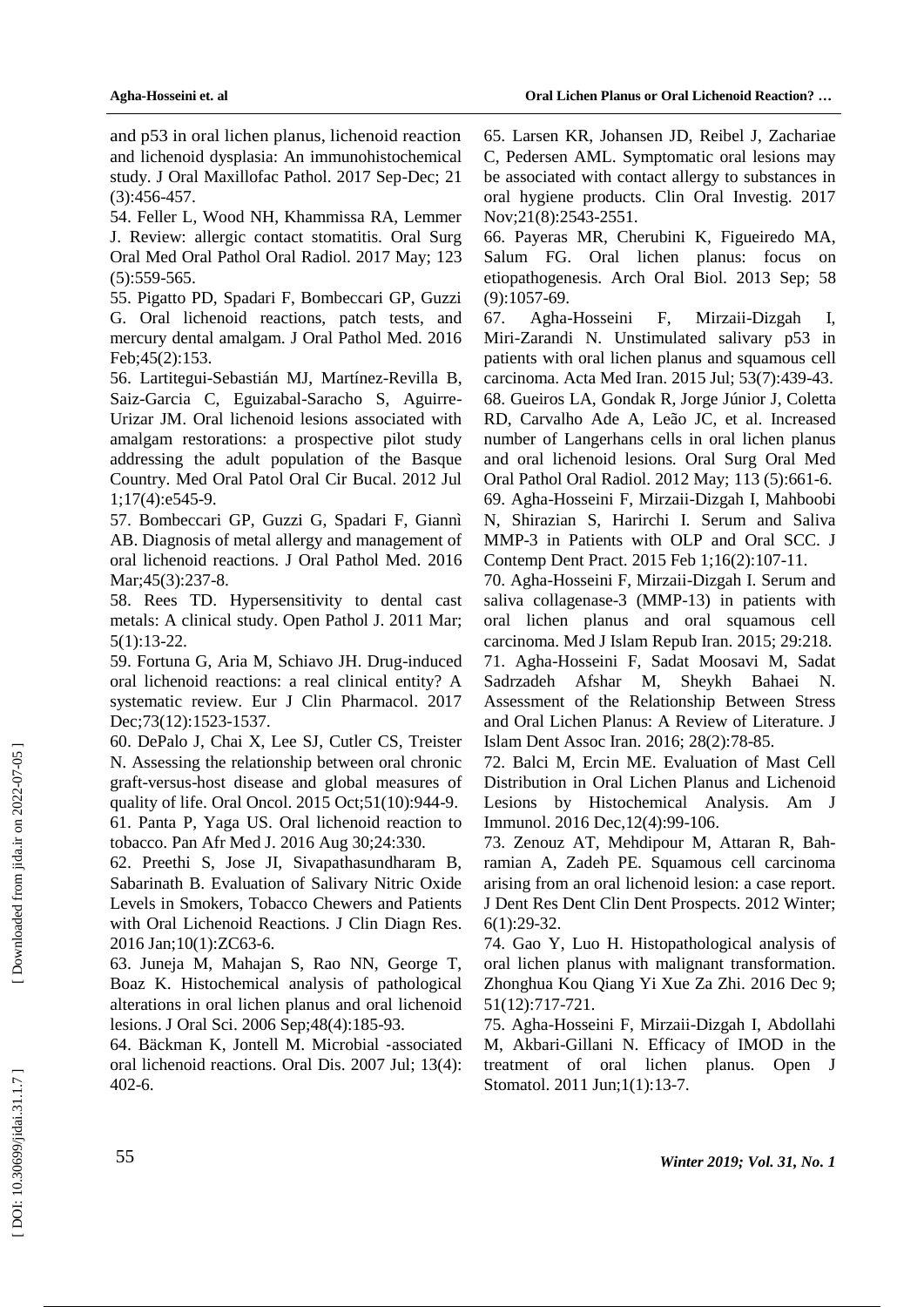76. Cortés -Ramirez DA, Gainza -Cirauqui ML, Echebarria -Goikouria MA, Aguirre -Urizar JM. Oral lichenoid disease as a premalignant condition: the controversies and the unknown. Med Oral Patol Oral Cir Bucal. 2009 Mar 1; 14(3):E118-22.

77. Esquivel -Pedraza L, Fernandez -Cuevas L, Ruelas -Villavicencio AL, Guerrero -Ramos B, Hernandez -Salazar A, Milke -Garcia MP, et al. [Oral squamous cell carcinoma and lichen planus vs. lichenoid lesions. Case report]. Rev Med Inst Mex Seguro Soc. 2016 Sep -Oct; 54 (5):673 -9.

78. Greaney L, Brennan PA, Kerawala C, Cascarini L, Godden D, Coombes D. Why should I follow up my patients with oral lichen planus and lichenoid reactions? Br J Oral Maxillofac Surg. 2014 Apr;52(4):291 -3.

79. Agha F, Sheykhbahaei N, SadrZadeh -Afshar M S. Evaluation of Potential Risk Factors that Contribute to Malignant Transformation of Oral Lichen Planus: A Literature Review. J Contemp Dent Pract. 2016 Aug 1;17(8):692 -701.

80. Agha -Hosseini F, Mirzaii -Dizgah I. p53 as a neoplastic biomarker in patients with erosive and plaque like forms of oral lichen planus. J Contemp Dent Pract. 2013 Jan 1;14(1):1-3.

81. Agha ‐Hosseini F, Mirzaii ‐Dizgah I, Farmanbar N, Abdollahi M. Oxidative stress status and DNA damage in saliva of human subjects with oral lichen planus and oral squamous cell carcinoma. J Oral Pathol Med. 2012 Nov;41(10):736 -40.

82. Agha ‐Hosseini F, Mirzaii ‐ Dizgah I, Mikaili S, Abdollahi M. Increased salivary lipid peroxidation in human subjects with oral lichen planus. Int J Dent Hyg. 2009 Oct; 7(4): 246-50.

83. Gupta S, Ghosh S, Gupta S. Interventions for the management of oral lichen planus: a review of the conventional and novel therapies. Oral Dis. 2017 Nov;23(8):1029 -1042 .

84. García -Pola MJ, González -Álvarez L, Garcia - Martin JM. Treatment of oral lichen planus. Systematic review and therapeutic guide. Med Clin (Barc). 2017 Oct 23; 149(8):351 -362.

85. Arbabi -Kalati F, Farahmand MM. Evaluation of the efficacy of lycopene in the management of oral lichen planus: a pilot randomized clinical trial. Tehran Univ Med J. 2017 Dec;75(9):658 - 662.

86. Bakhtiari S, Azari -Marhabi S, Mojahedi SM, Namdari M, Rankohi ZE, Jafari S. Comparing

clinical effects of photodynamic therapy as a novel method with topical corticosteroid for treatment of Oral Lichen Planus. Photodiagnosis Photodyn Ther. 2017 Dec;20:159 -164.

87. Arunkumar S, Kalappanavar AN, Annigeri RG, Kalappa SG. Relative efficacy of pimecrolimus cream and triamcinolone acetonide paste in the treatment of symptomatic oral lichen planus. Indian J Dent. 2015 Jan -Mar;6(1):14 -9.

88. Sivaraman S, Santham K, Nelson A, Laliytha B, Azhalvel P, Deepak JH. A randomized triple -blind clinical trial to compare the effectiveness of topical triamcinolone acetonate (0.1%), clobetasol propionate (0.05%), and tacrolimus orabase (0.03%) in the management of oral lichen planus. J Pharm Bioallied Sci. 2016 Oct; 8(Suppl 1):S86-S89.

89. Cafaro A, Arduino PG, Massolini G, Romagnoli E, Broccoletti R. Clinical evaluation of the efficiency of low -level laser therapy for oral lichen planus: a prospective case series. Lasers Med Sci. 2014 Jan;29(1): 185 -90.

90. Kaur M, Kathariya R, Bontha SC, Chavva SC, Krishna MB. Topical Clobetasol (0.025%) and Tacrolimus (0.1%) in the Management of Oral Lichen Planus: A Comparative Study. Res J Pharm Biol Chem Sci. 2016 Jan;7(6):2492 -2499.

91. Rebora A. Tacrolimus and oral lichen planus. Possible absorption after mucosal application? J Eur Acad Dermatol Venereol. 2016 Oct; 30(10): e75 -e76.

92. Agha ‐Hosseini F, Borhan ‐Mojabi K, Monsef ‐ Esfahani HR, Mirzaii ‐Dizgah I,Etemad ‐Moghadam S, Karagah A. Efficacy of purslane in the treatment of oral lichen planus. Phytother Res. 2010 Feb; 24  $(2):240-4.$ 

93. Agha -Hosseini F, Moslemi E, Mirzaii -Dizgah I. Comparative evaluation of low -level laser and CO2 laser in treatment of patients with oral lichen planus. Int J Oral Maxillofac Surg. 2012 Oct; 41  $(10):1265-9.$ 

94. Samuel R, Gulve MN, Golvankar K. A possible link between amalgam restorations and lichenoid reactions: A case report. J Int Oral Health. 2012 May -Aug;4(2):53 -56.

95. Weng X, Xing Y, Cheng B. Multiple and Recurrent Recurrent Squamous Cell Carcinoma of the Oral Cavity After Graft -Versus -Host Disease. J Oral Maxillofac Surg. 2017 Sep;75(9):1899 - 1905.

*Winter 2019; Vol. 31, No. 1* 56

Downloaded from jida.ir on 2022-07-05 ]